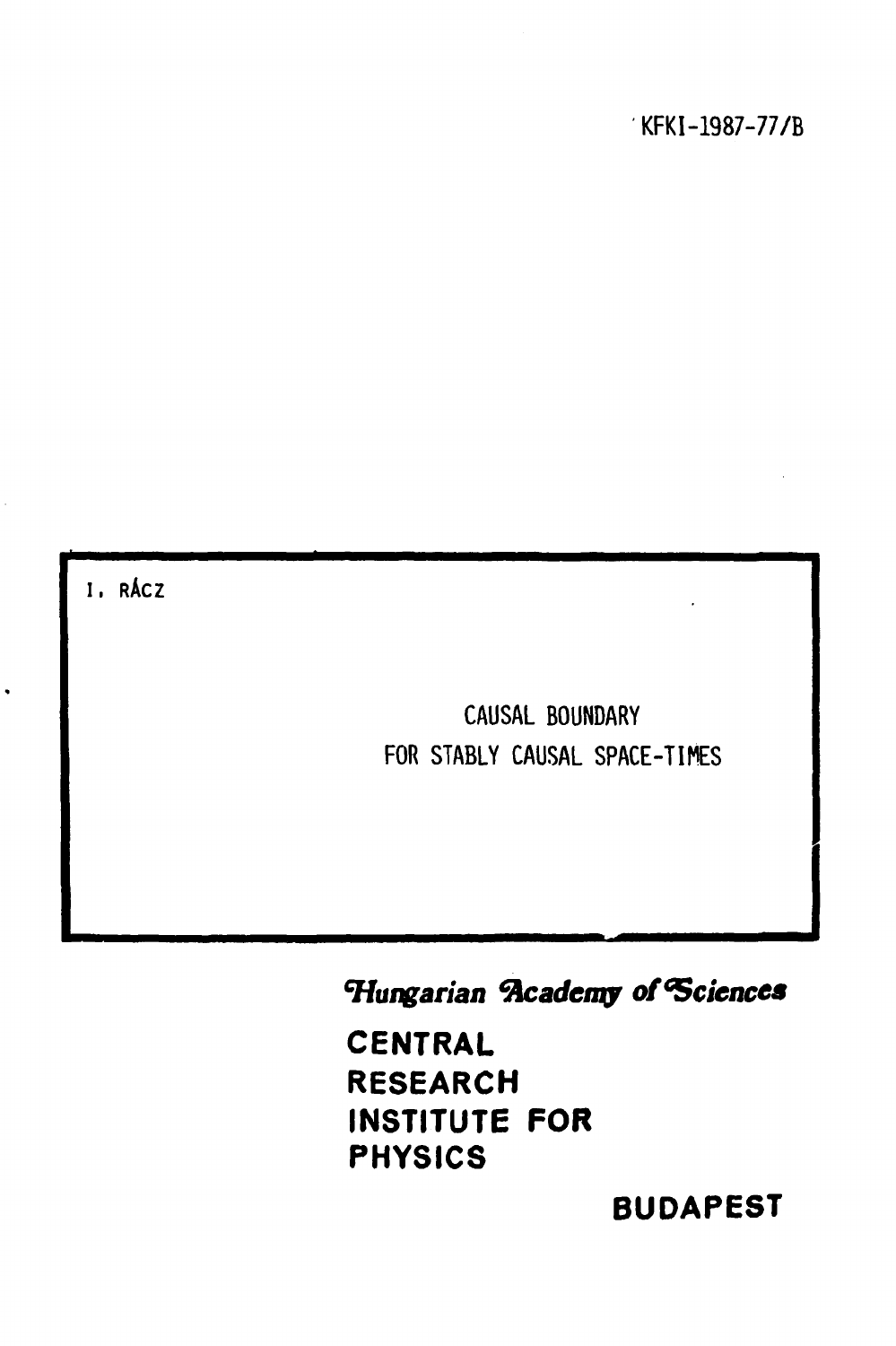**KFKI-1987-77/B PREPRINT** 

# **CAUSAL BOUNDARY FOR STABLY CAUSEL SPACE-TIMES**

**I. RÄCZ** 

**Central Research Institute for Physics H-1525 Budapest 114, P.O.B. 49, Hungary** 

**Hü ISSN 0368 5330**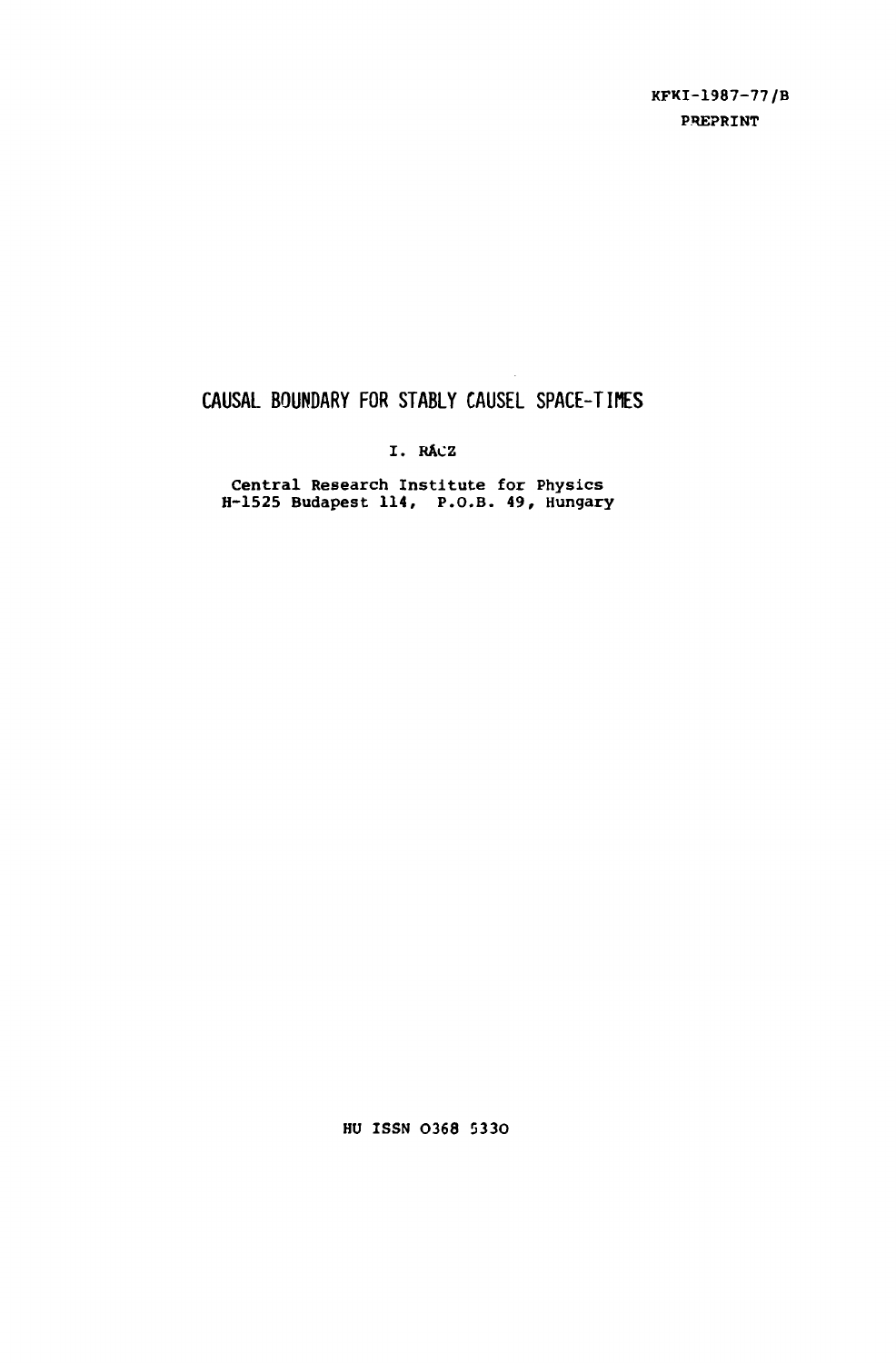**I. Rácz: Causal boundary for stably causal space-times. KFKI-1987-77/B** 

## **ABSTRACT**

*РкГ.* **explicit identification rule is defined for stably causal space-times on the set of the ideal points of the space-time. Furthermore, tne properties of the extended Alexandrov topology are examined.** 

**И. Рац: Граница причинности для стабильно причинного пространства-времени. KFKI-1987-77/B** 

#### **АННОТАЦИЯ**

Дано явное правило идентификации стабильно причинного пространства-времени во множестве идеальных точек пространства-времени. Кроме этого исследуется, каким<sup>и</sup> свойствами обладает расширенная топология Александрова.

**Rácz I.: Kauzális határkonstrukció stabilan kauzális téridökre. KFKI-1987-77/B** 

**KIVONAT** 

**Stabilan kauzális téridőkre egy explicit azonosítási szabályt adunk meg**  a téridő ideális pontjainak halmazán. Ezenfelül megvizsgáljuk milyen tulaj**donságokkal rendelkezik a kiterjesztett Alexandrov-topológia.**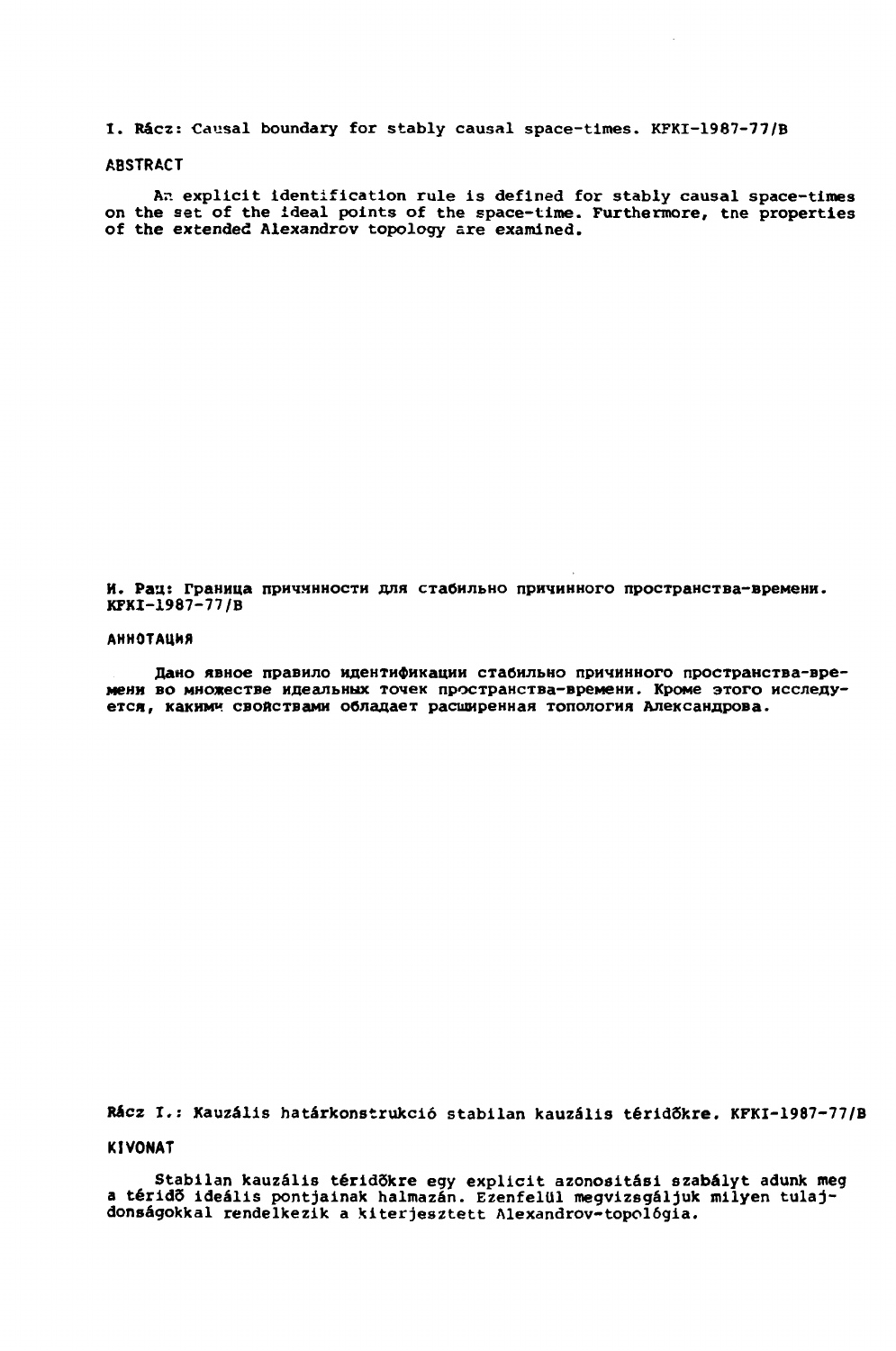## **1. IHTRODUCTIOH:**

**It has been shown in [1) that a very wide class of the boundary constructions for space-times in general relativity yields an unsatisfactory boundary even for causally well -behaved space-times. Although this proceeding left the Geroch-Kronheimer-Penrose (GKP) construction [3] intact, the 'singular' portion of the causal boundary of Taub's planesymmetric static vacuum space-time as found by [3], is a single point and not, as one would expect, a one-dimensional set. In fact, the authors of [3] state that it might not be fruitful to describe the structure of the singularities by using the GKP construction. Nevertheless, we should like to save the causal boundary construction partly because it has the advantage of being comparatively simple. Moreover as it is shown in [4) there exists a viable modification of the GKP construction which yields a satisfactory causal boundary wherever the GKP does it and is free of the defects in the Taub's space-time.** 

**Let us first collect the standard definitions and results. The aim is to describe the structure of the singularities. So in practice an appropriate boundary construction assigns a topological space M with an embedding**  $\Phi: M \rightarrow \overline{M}$  of the space-time manifold, M, into  $\overline{M}$ , such that  $\delta$ [M] is an open, dense topological subspace in  $\overline{M}$ . Then the points of  $\overline{M} \setminus \delta(M)$  represent the set of the **'boundary' points while the topology of ÍÍ tells us when a point sequence in**  $\delta$ **[M] approaches a boundary point [1].**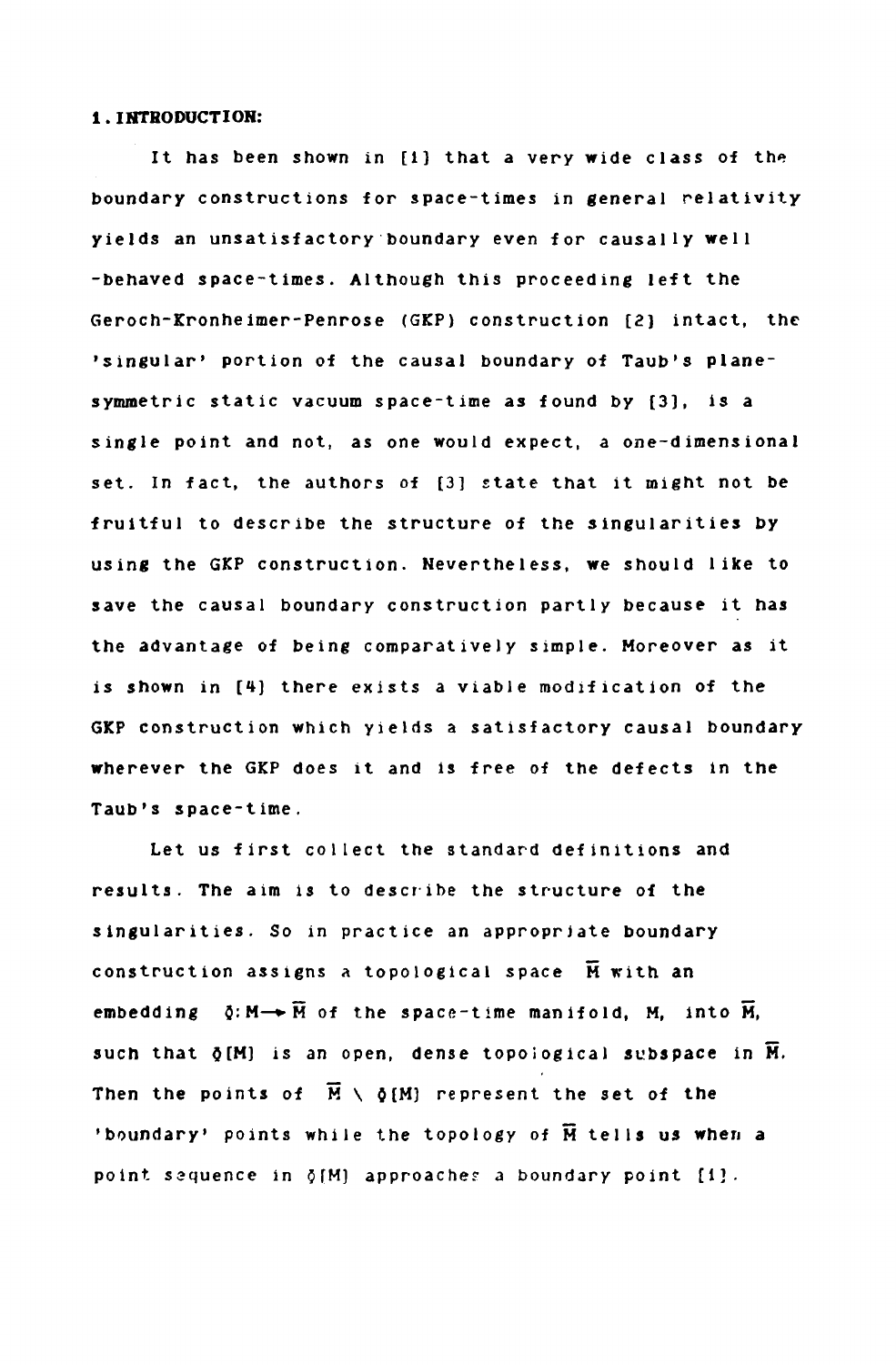**The mii'.úal requirements that one would expect are the**  followin. [5]:

- **(a) Tte set of the boundary points is to be determined by the geometry of the space-time.**
- **ib) If the space-time is extendible through a part of its boundary this part should coincide with the**  boundary defined by the extension.

**on t»< basis of singularity theorems we expect that the bot- ary points are represented by \* ideal\* endpoints of b-lnco.. piete , inextendible causal curves [6]. If we use**  onl<sup>t</sup> the conformally invariant causal structure for **constructing "'ideal\* endpoints to the inextendible causal ru-ves the resulting set represents not only the singular pst'.on of the boundary but the boundary at \* infinity4 as we**(1. Thus in order to describe the structure of the singularities by using the causal boundary of the space-time *one* **'as** *'.o* **find a dist ingu; shing rule to divide the set of bound i-y points into two disjoint subsets. (We shall not consider this pioblem here, as it is not necessary at this**  stage  $\omega$  all.)

**In ti jausal boundary constructions the ideal endpoints are represented by the chronological oasts** *or* **futures of the inextend ib''; -ausal curves. Thus two past (resp. future? inextendible chusal curves have the same past (resp. future) ideal endpon.v if their chronological futures (resp. vasts)**  are equal. When the distinguishing causality condition holds on the space<sup>-1</sup> ine, the set M of indecomposable past sets

*г*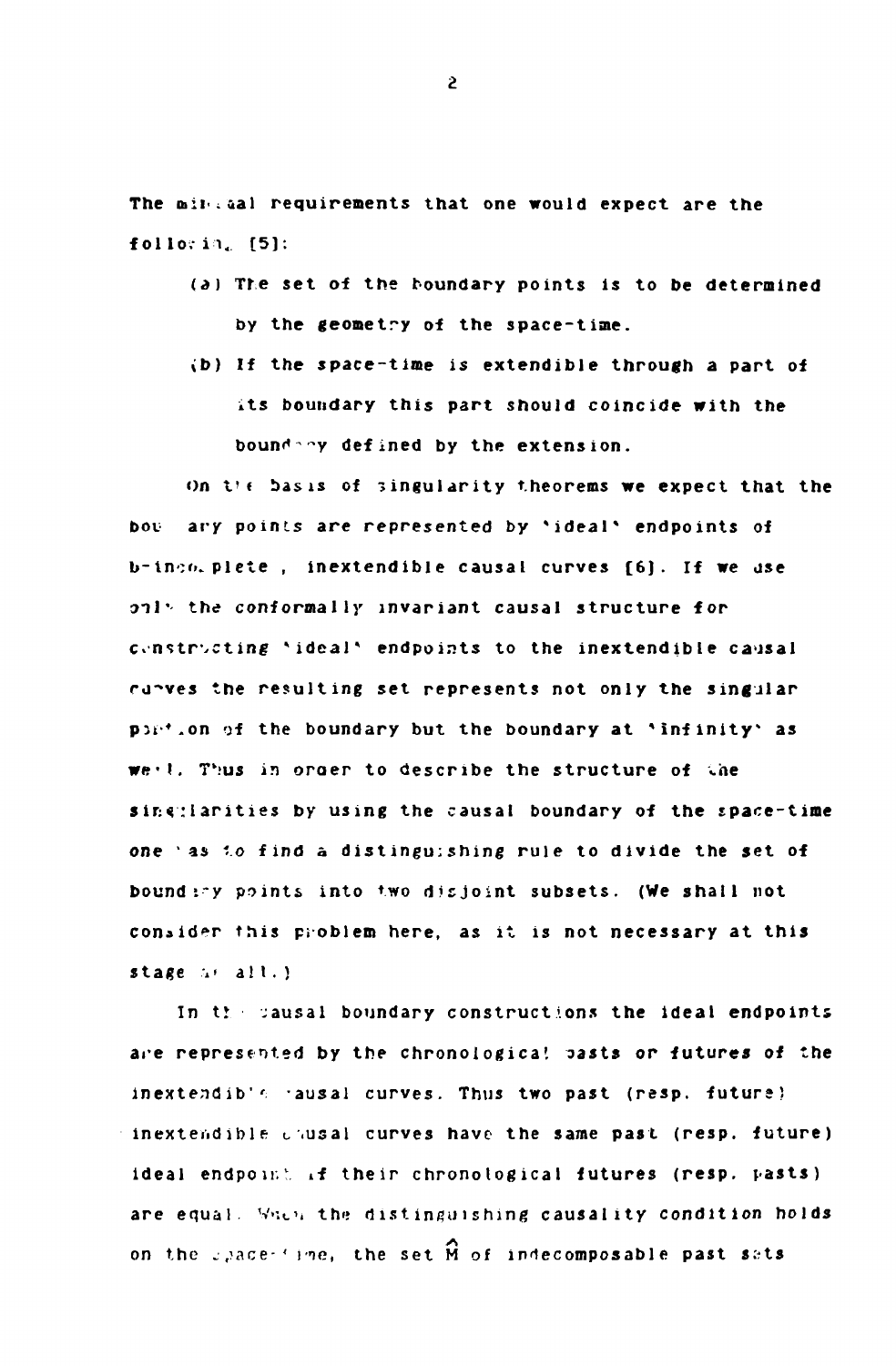**(IP's) (resp. the set M of indecomposable future sets (IF's)) represents both the points of the space-time and the**  future boundary (resp. the past boundary). I. is simple to **construct M and M. Furthermore there exist pist and future**   *v v* **endpoints in M U И to every causal curve in the sense that M (resp. M )** *i3* **fvture- (resp. past-) complete [2]. But we**  have to define some kind of identifications on  $\hat{M}$  U M. All of the space-time events are doubly represented in M U M. topology is an enlargement of the Alexandrov topology of the space-time, which coincides with the manifold topology if and only if the strong caurality condition holds on M. (Unfortunately the Alexandrov topology has many widely different extensions.) The fact is that the topology and the identifications are obtained simultaneously in the GKP construction (when it does exist, see Ref. [7]). (For causally continuous space-times the Budic-Sachs (BS) construction [8] gives another conformally invariant way of attaching a boundary to the space-time. Although there first the identification rule is defined and then the topology, but the BS construction does no satisfy the condition (b). Thus it is not unexpected that tepologies of the GKP and BS constructions do not spincide with each other, not even for causally continuous space-times. Furthermore as is shown in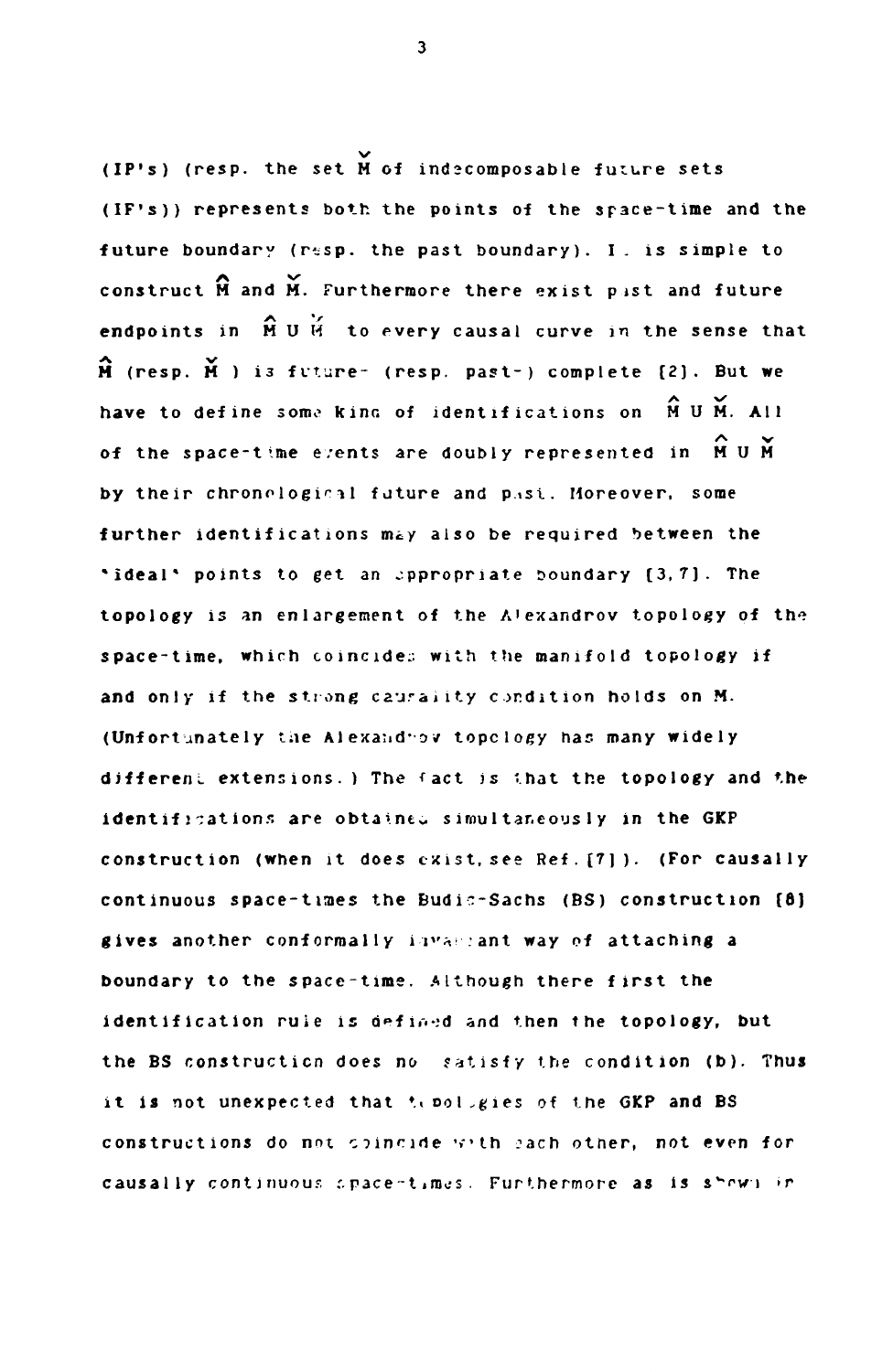**[3], the identification maps of these two constructions also differ. )** 

**In this paper a viable modification of the Gk'P construction is given. In Section 2. we give an explicit**  identification rule on the set of ideal points of the space **-times.This identification coincides with the identification rule generated by the hull pair equivalence, for causally continuous space-times. Then in Section 3. we analyse the properties of the extended Alexandrov topology for stably causal space-times. Jt is shown that each causal curve has a unique endpoint in the extended Alexandrov topology whenever the given equivalence relation is finite.** 

**Unless otherwise noted the conventions and notations of this paper are the same as those used in [6].** 

## *Z.* **IDENTIFICATION :**

In this section we give an identification rule on  $\widehat{M}$  U M. which seems to yield a satisfactory boundary point set Ref. [4]) give an appropriate boundary structure for the well-known space-times. However, owing to the implicit subset of the three-dimensional Minkowski space-time with the internal geodesic terms of the internal geodesic terms of the internal geodesic terms of the internal geodesic time is causally continuous. Then the open subsets  $I^+(p)$  of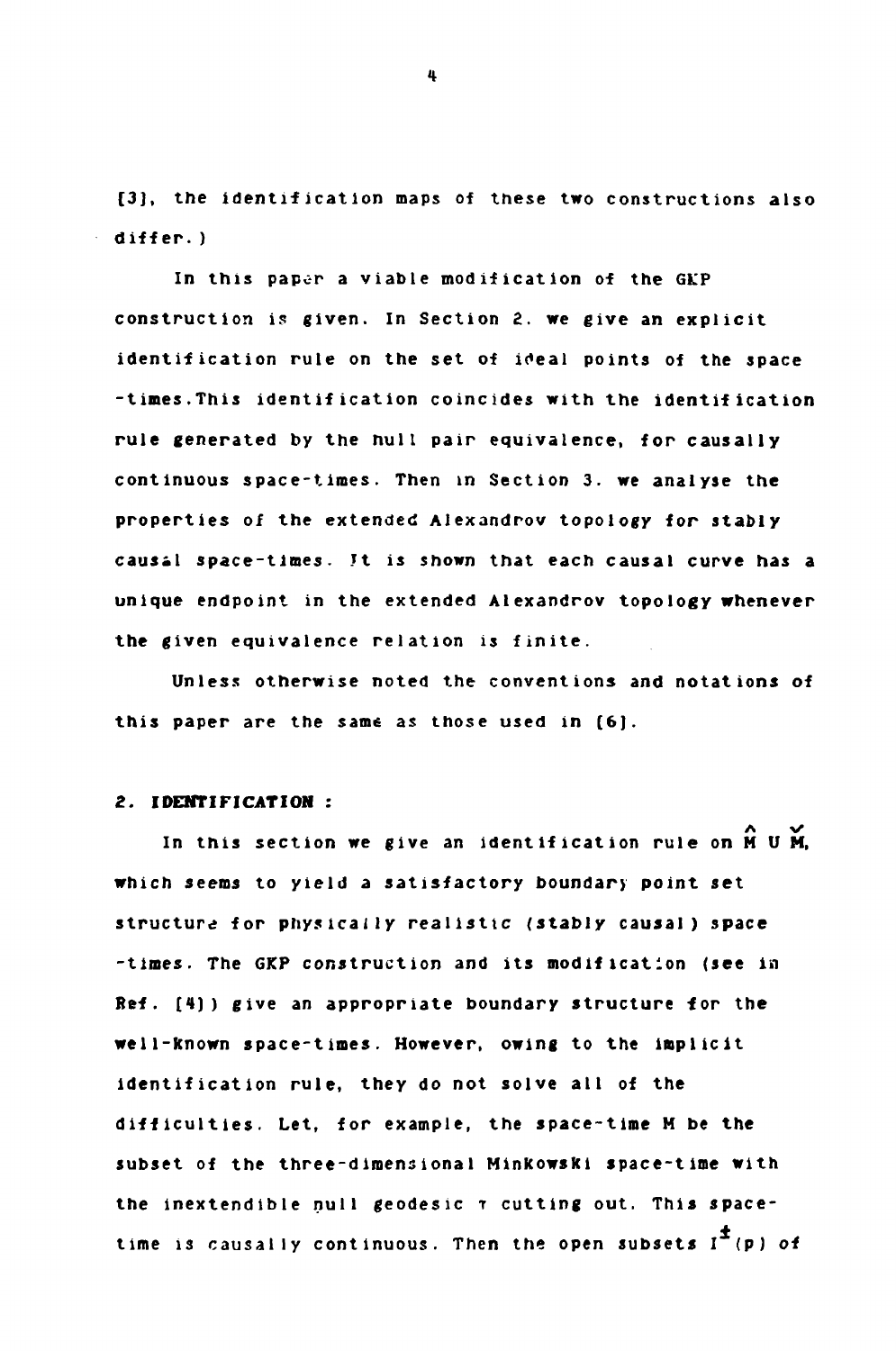the three-dimensional Minkowski space, where  $p \in \mathbf{t}$ , are TIF and TIP in our space-time and are T<sub>2</sub> separated ( see for **example the following open sets in**  $M^{\#}$  **or**  $\hat{M}$  **U**  $\check{M}$  **:**  $\{I^-[i^{\star}]\}$ **<sup>ext</sup>** and  $\{I^+[1^*]\}^{\infty}$ , where  $V$  is an inextendible null geodesic **in our space-time which has the same past and future т has in the original Minkowski space). Thus neither the GKP construction nor its modification identifies this TIP with this TIF, so they do not satisfy the condition (b).** 

**How we define our identification rule in two steps. First we give an identification rule between IP's (resp. IF's) and then between IP's and IF's. Some identification may be required between IP's (resp. IF's) which is indicated by Fig.2. in Ref. [7]. There might be two (or more) TIP or TIF which are different but one would expect in the point set structure of the causal boundary of the space-time that they represent the same point. (We shall omit the duals of the definitions and statements.)** 

Let  $P_i$  and  $P_2$  be IP's. Then  $P_i$  and  $P_2$  are *equivalent* to **each other**  $(P_1 \sim P_2)$  **if there exist for arbitrary**  $p \in P_1UP_2$ **generators**  $S_1$  and  $S_2$  of  $P_1$  and  $P_2$ , rosp., such that  $I^+[S_1]$  $UI^+(S_2) \subseteq I^+(p)$  (SCM is a generator of P if  $P = I^-(S)$ ). It **seems to be reasonable to identify these IP's because for**  arbitrary timelike curve generators  $r_1$  and  $r_2$  of  $P_1$  and  $P_2$ , **resp., the observers belonging to these curves can communicate to each other after having slightly perturbed**  the space-time metric. Note that the relation " $\sim$ " ir **reflexive and symmetrical but not an equivalence relation**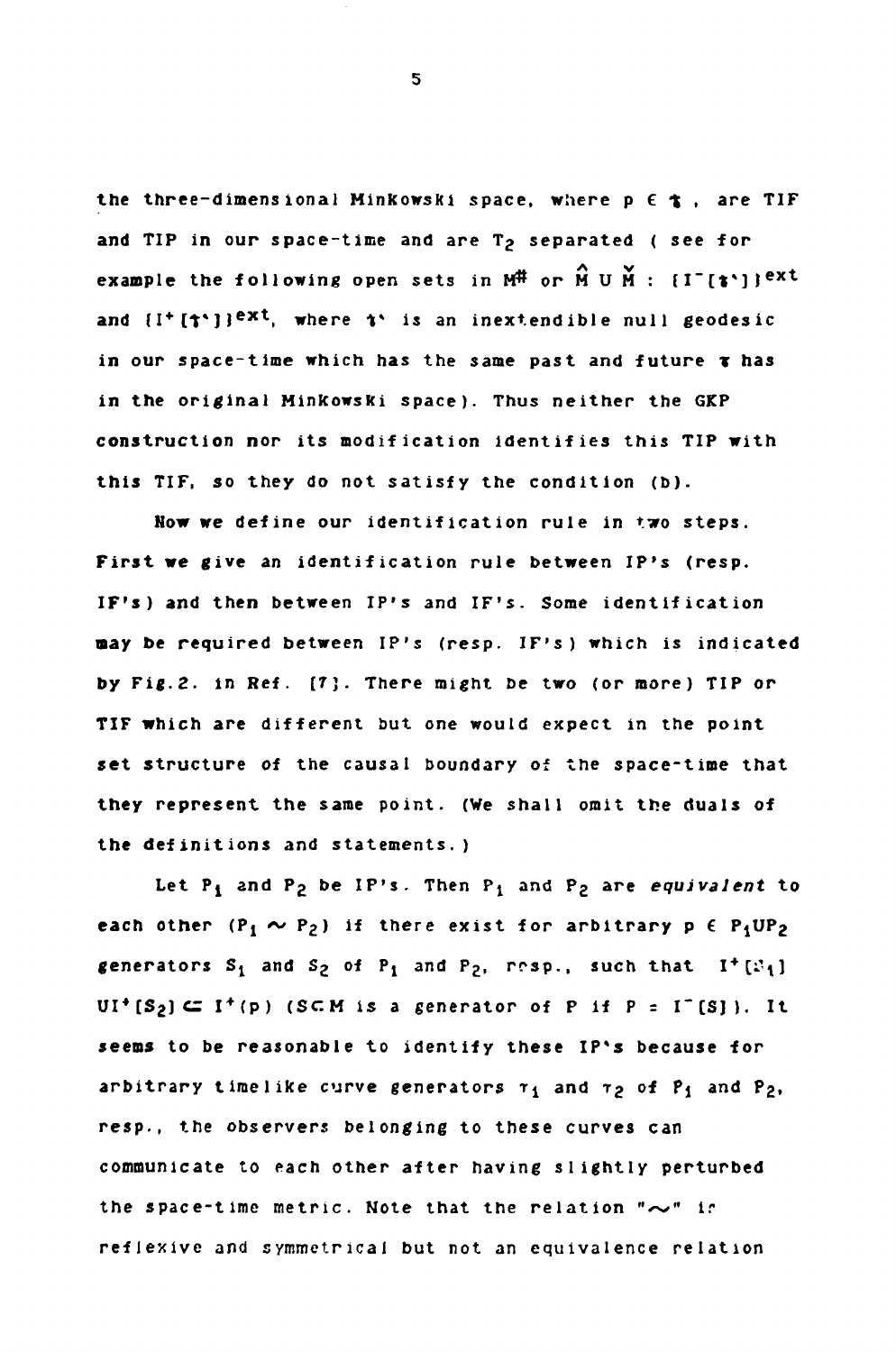**yet. The minimal requirement for an appropriate**  identification relation on  $\widehat{M}$  is that P and  $I^-(p)$  ( $p \in M$ ) be **identified iff**  $P = I^-(p)$ **, so it is useful to prove the identified iff P = I~(p), so it is useful to prove the** 

**Proposition 2.1.: If the stable causality condition holds** *on*  **the space-time then the past sets I"(p) (p€M) л and P (€ M) are equivalent iff P = I~(p).** 

Proof: Suppose on the contrary that P  $\epsilon$  M and I<sup>-</sup>(p) are such that  $P \sim I^-(p)$  but  $P \neq I^-(p)$  and let  $\{s_i\}$  be a future chronological sequence (i.e.  $s_{i+1}$  »  $s_i$  for all  $i \in N$ ) such that  $P = I^{-}([s_{i}])$ . Furthermore  $\{p_{i}\}\$  be a past chronological **sequence** (i.e.  $p_{i+1}$  **«**  $p_i$  for all i  $\in$  **K**) with  $p$  being the **limit point of**  ${p_i}$ **.** Since  $P \sim I^-(p)$  for arbitrary  $s_i$  we have  $I^+(s_i) \supset I^+(p)$ , so there exists for all  $i \in \mathbb{N}$  a future inextendible timelike curve  $\mathfrak{x}_1$  from  $\mathfrak{s}_1$  through  $\mathfrak{p}_1$ . Let  $\mathfrak{p}_2$ **denote tiie limit curve o\* the sequence (1 1 through p and**  let  $q \in \{J^-(p)\cap \gamma\} \setminus \{p\}$ . (Such a  $q \in M$  exists if  $p$  is not the limit point of the sequence  $\{s_i\}$ , i.e. when  $F \neq I^-(p)$ .) **Now let g be an arbitrary but fixed Lorentzian metric on M**  larger than  $g$  ( $\ddot{g} > g$ );(i.e.  $g(V, V) \le 0$  implies for every non-zero V  $(\epsilon T_p)$  that  $\bar{g}(V, V) < 0$  for any  $p \in M$ ). Since q  $\epsilon$ **J**<sup> $\bullet$ </sup>(p), there exists r  $f: I^-(p):$  r  $f: J^+(q, \bar{g})$ . Owing to  $P \sim$ **1"(p)** so there exists a generator  $S_r$  of P such that  $I^*[S_r] \subset \mathbb{C}$  $I^+(r)$ . Thus for arbitrary  $s \in S_r$ ,  $s \in J^+(r, \overline{g})$  and as  $S_r$  is a generator of P there exists  $n \in \mathbb{N}$  :  $s_i \in J^+(s, \overline{g})$  for  $i > n$ . Since q is a limit point of the sequence  $\{\tau_i\}$ , we have q  $\epsilon$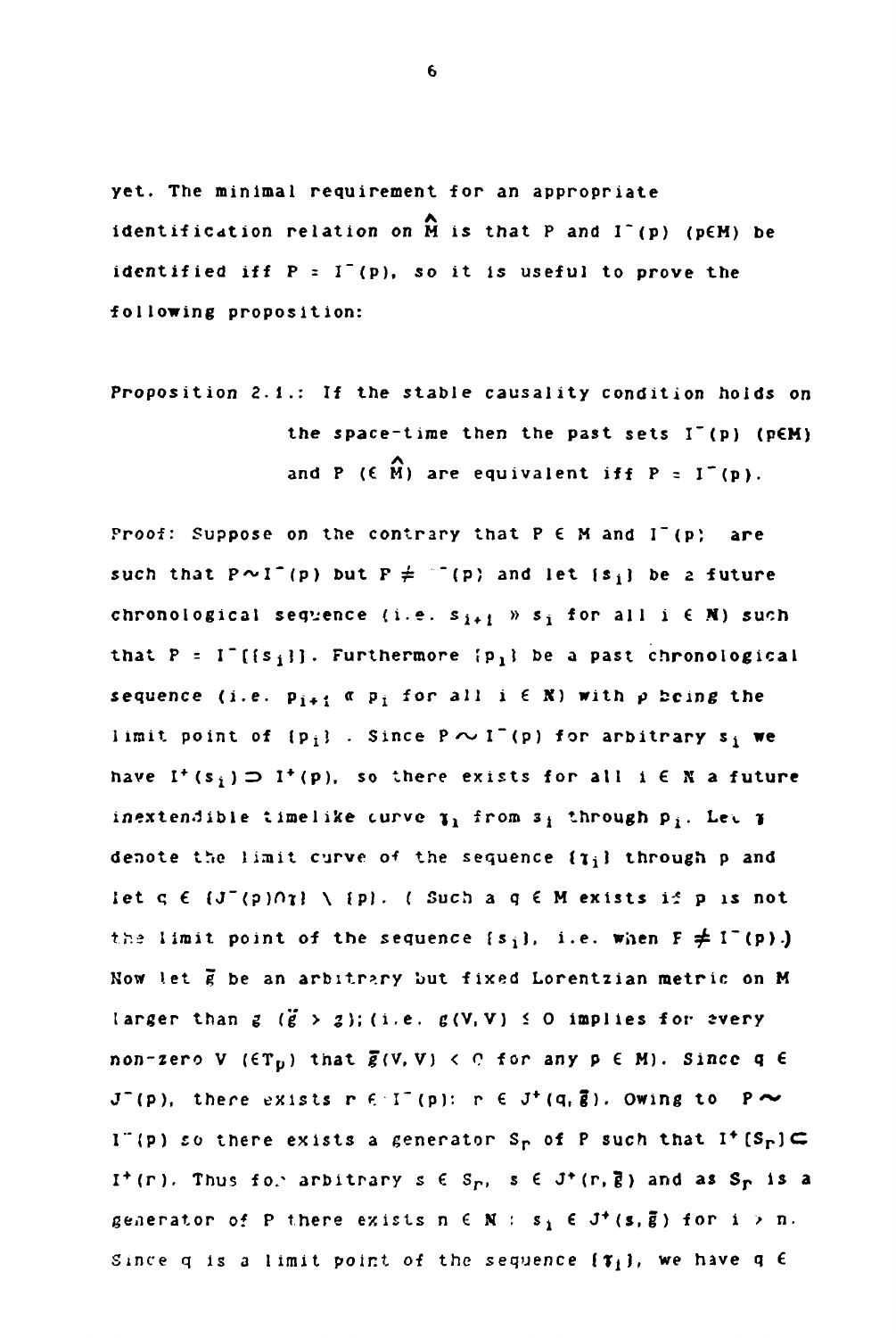**J <sup>+</sup> (s,g). Thus there exist closed causal curves in M for g\* > g and because g was arbitrary the stable causality condition**  does not hold on M.

**When the stable causality condition does not hold on**  the space-time the relation  $\sim$  might identify PIP's and TIP's, see for example the sets P and I<sup>-</sup>(q) (which are by **our definition equivalent) of Fig.l. in Ref. [7].** 

**Now we define the identification rule between IP's and**  IF's. Let  $\hat{J}$  be a subset in H. Then  $P \in \hat{J}$  is called an  $\hat{\mathcal{F}}$  *almost maximal element* in  $\hat{\mathcal{F}}$  if there is no  $P' \in \hat{\mathcal{F}}$  such **that P' contains P as a proper subset and P'**  $\sim$  **P.** (P  $\in \hat{\mathcal{F}}$ )  $\mathbf{i}$  $\mathbf{r} = \mathbf{r} \cdot \mathbf{r}$  as a proper subset and  $\mathbf{r} = \mathbf{r} \cdot \mathbf{r}$  $\mathbf{H}$  there is no  $\mathbf{r}$   $\in$   $\mathbf{v}$ contains P as a proper subset). Suppose that F  $\epsilon$  M such that **4F** (the common past of F) is not empty. We should like to find the IP's which are close to F in some sense. Let S be an arbitrary generator of F and  $\hat{\mathcal{S}}$ (1S) the subset of  $\hat{M}$ whose elements are included in  $\sharp S$ . We denote by  $\mathbf{\hat{P}}(S_{\mathbf{F}})$  the **set of IP's which are almost maximal elements of**  $\hat{\mathcal{Y}}$ **(IS<sub>F</sub>) (where S<sub>F</sub> is a generator of F). Now we define the set of IP's which are almost maximal elements of J^USp)**  ldentification rule as follows: Let P **E** M and F **E** M *<u>x*</u> and F are *equivalent* to each other (P  $\approx$  F) if P  $\in$   $\mathfrak{P}$  (S<sub>F</sub>) and  $F \in \mathcal{F}(S_P)$  for some generators  $S_F$  and  $S_P$  of  $F$  and  $P$ , **respectively, as well as I<sup>+</sup>(sp)**  $\cap$  **I<sup>-</sup>(s<sub>F</sub>)**  $\neq$  $\emptyset$  **for arbitrary**  $s_{P}$   $\epsilon$   $s_{P}$  and  $s_{F}$   $\epsilon$   $s_{F}$ . (The last part of the this definition is necessary for assuring that the identified elements, F 6  $\tilde{M}$  and  $P \in \hat{M}$ , be really close to each other.) The minimal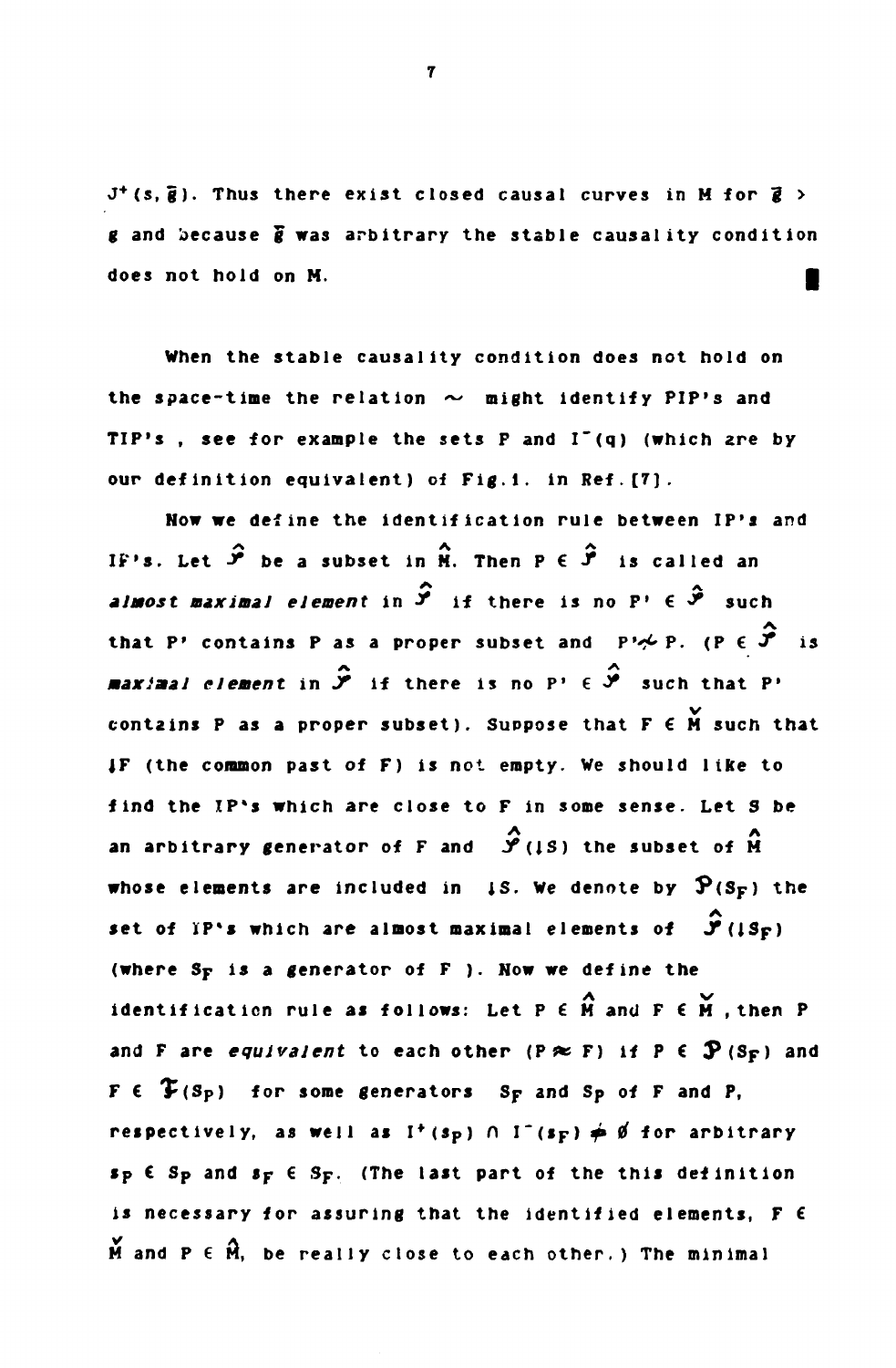**requirement for an appropriate identification is that P v I** (b) and **F**  $\epsilon$  M be identified if  $\mathbf{r} = \mathbf{r}$  (b).

**Proposition 2.2.: If the stable causality condition holds on**  the space-time then  $P \approx I^+(p)$  ( $p \in M$ ) if and only if  $P = 1^-(p)$ .

**Proof:** As  $S_F = \{r_i\}$  where  $\{r_i\}$  is a past chronological **sequence** (i.e.  $r_{i+1}$  «  $r_i$  for all i  $\in$  **N** such that p is the **limit** point of  $\{r_i\}$  ) is a generator of  $I^+(p)$ ,  $S_p = \{q_i\}$ where  ${q_i}$  is a future chronological sequence (i.e.  ${q_{i+1}}$  »  $q$ **<sub><b>i**</sub> for all <sup>*i*</sup>  $\in$  N) such that p is the limit point of  $\{q$ **i** is **a generator of I"(p) and I~(p) is a maximal element in** 

 $\mathbf{\hat{y}}$  ( $\{[(r_1)]\}$  and  $\mathbf{I}^+(p)$  is a maximal element in  $\mathbf{\check{y}}(f\{q_1\})$ **when the strong causality condition holds on M, furthermore**   $I^*(s_p)$   $\cap$   $I^*(s_p) \neq 0$  for arbitrary sp  $\in$  S<sub>p</sub> and s<sub>p</sub>  $\in$  S<sub>p</sub>, so **I <sup>+</sup> ( p) and I"('p) are equivalent for arbitrary p € M.** 

How suppose, on the contrary, that  $P \in \widehat{M}$  such that  $P \neq$  $I^-(p)$  and  $P \approx I^+(p)$ . Then  $I^-(p) \subset I S$  for every generator S **of** I<sup>+</sup> (p) and either  $P \supseteq I^-(p)$  or  $I^-(p) \not\subset P$  holds. Suppose **first that**  $r \supseteq I^-(p)$ **. Then**  $p \in \overline{P}$  **(where**  $\overline{P}$  **denotes the** closure of P in the manifold topology) so the set (POJ<sup>+</sup>(p))  $\setminus$  {p}  $\neq$   $\emptyset$  . Let  $q \in \{P \cap J^*(p)\}$   $\setminus$  {p}, then  $I^-(p) \subset P \subset I S \subset I$  $\downarrow$  I<sup>+</sup>( $\rho$ ) for some generator S of I<sup>+</sup>( $p$ ) since  $P \approx I^+(p)$ , so the strong causality condition does not hold on M.

Suppose now that  $P \nrightarrow I^-(p)$ . Let  $\{p_i\}$  be a past chronological sequence (i.e.  $p_{i+1}$   $\leq$   $p_i$  for all  $i \in \mathbb{R}$ ) such that p is the limit point of  $\{p_j\}$ ; furthermore let S be the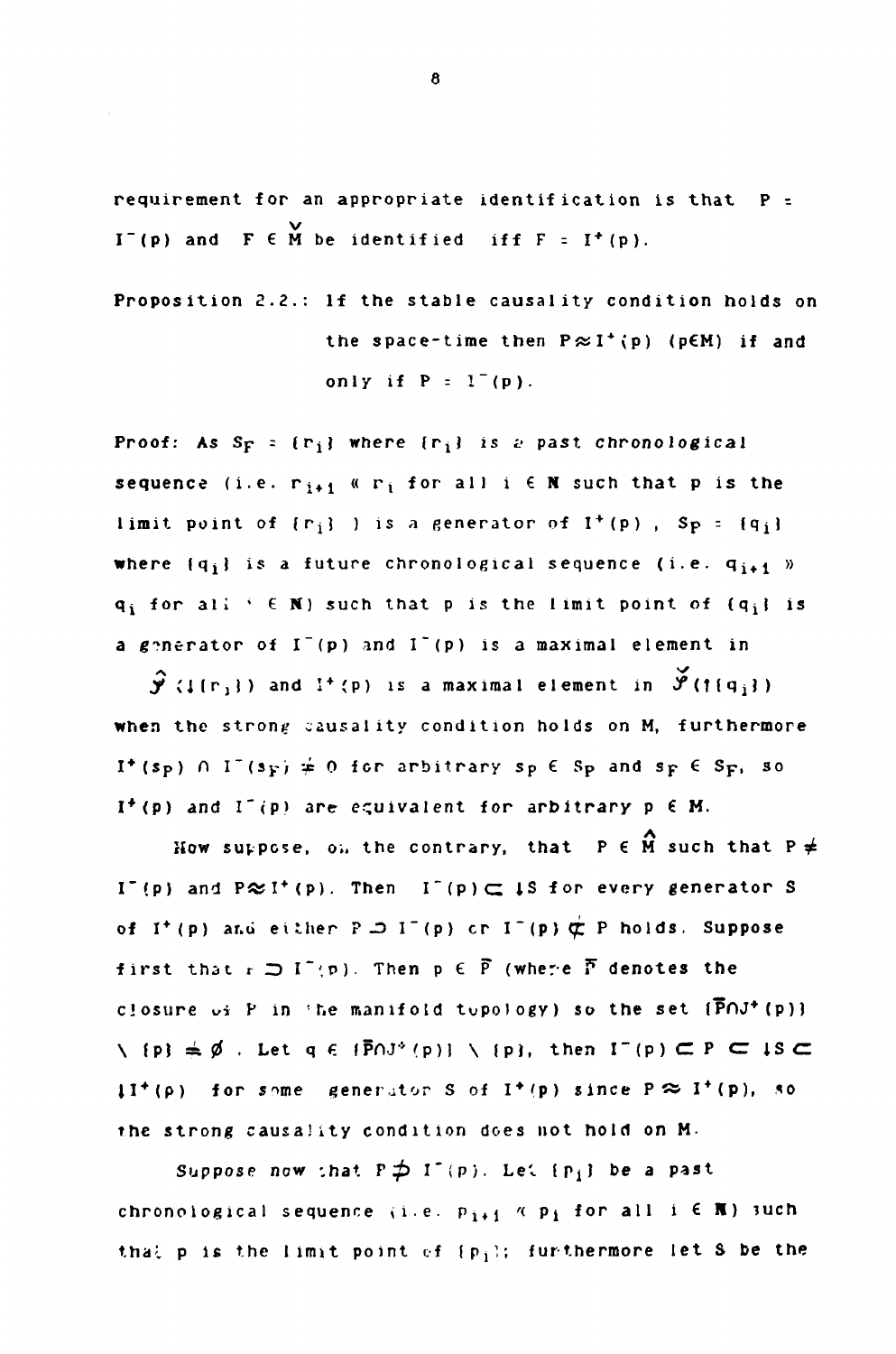generator of P for which  $I^+(p)$  is almost maximal in  $\mathcal{V}(fS)$ and  $\{s_j\}$  be a point sequence in M such that  $I^*[s_j] = P$  and **I**<sup>"</sup>(s<sub>**i**+**1**</sub>) ⊃ **I**<sup> $supsup>$ </sup> (s<sub>**i**</sub>) for all i  $\in$  **N**. As **I<sup><sup>+</sup></sup>(p)**  $\in$  $\in$  $\in$  $\in$  **(S) there exist, fj, past inextendible timelike curves from pj through sj. Denote by** *j* **the past inextendible non-space 1 ike limit curve of the sequence** *\t^\* **through p (see lemma 6.2.1. in Ref.** [6]). Then for an arbitrary  $q \in \mathbf{r} \cap J^-(p) \setminus \{p\}$  we have  $\mathbf{I}^+(\mathbf{p}) \subset \mathbf{I}^+(\mathbf{q})$  which by (proposition 2.1.) implies that  $\mathbf{I}^+(\mathbf{p})$ is not in  $\mathfrak{F}(S)$ .

Although the relation  $\approx$  is not an equivalence relation **we still should like to unify the above two relations in a single equivalence relation. To do this, let R be** *the smallest equivalence relation* **on M U M such that R includes all of the ordered pairs the elements of which are identified by any one of the relations "**  $\sim$  " or " $\approx$  ". Note **that, by the proposition 2.1. and 2.2., R is for stably causal space-times a disjoint union of two equivalence**  relations  $R_i$  and  $R_b$  ( $R = R_i$  U  $R_b$ ), where  $R_i$  is the **equivalence relation which identifies each PIP with the PIF**  generated by the same point of the space-time. Also, R<sub>b</sub> is **the equivalence relation that identifies the TIP'S and TIF's which are close to each other.** 

**It is not too hard to see that our identification of IP's and IF's is a generalization of the "maximal naked counterpart" identification (see in Ref. [7]). When we use the word "maximal" instead of "almost maximal" and only one**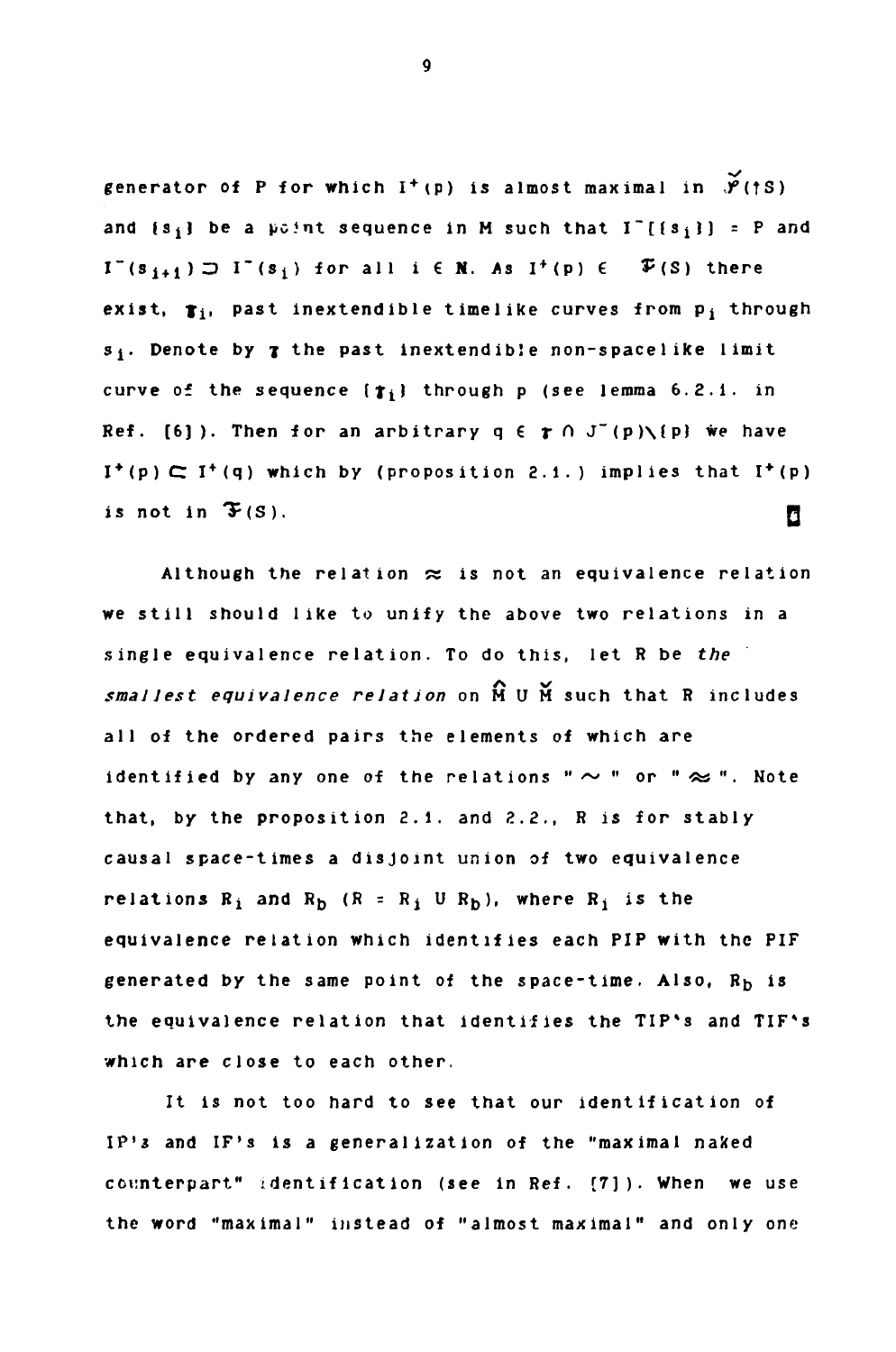**generator S = P (or S = F) in our definition it coincides with the maximal naked counterpart identification.** 

**In a certain sense the equivalence relation R is a generalization of the "hull pair" equivalence (see in Ref. [8]). To see this we prove the following simple lemma:** 

**Lemma 2.Í.: If the space-time is causally continuous and**  v **F 6 M, then** *IF - IS* **holds for every generator S of F.** 

**Proof: First we prove that for causally continuous space**   $-times$  if : if. Let  $p \in \overline{F}$  . Then  $1^+(p) \subset F$ , which implies that  $\{F \subset \{I^+(p)\}\$ . Because of  $\{\overline{F} : \text{int}(\cap_{p \in \overline{F}} I^-(p))\}$  and  $I^-(p)$  $: \downarrow I^+(p)$  for causally continuous space-times  $\downarrow \vec{F} \supset \downarrow F$  holds on M. As  $F \subseteq \overline{F}$ ; the relation  $IF \implies I\overline{F}$  holds as well. Hence  $IF$  $=$   $\downarrow$   $\overline{F}$ .

**Now let S be an arbitr jenerator of F. Then S С F**  holds and therefore by causal continuity  $\downarrow$ S  $\implies$   $\downarrow$   $\overline{F}$  =  $\downarrow$ *i*. **Conversely, let p € iS, Then for all s € S, p « s and because of F** =  $I^+$  [S] for all  $q \in F$  there exist  $s^* \in S$  such **that s\* « q. Thus p « q holds for all q € F, which implies that p e iF. |** 

**Using this lemma one can prove the following proposition : Proposition 2.3.: Let the space-time be causally continuous**  and  $(P, F)$  be a hull pair, where  $P \in \hat{M}$  and  $F \in M$ . Then P and  $F$  are identified by the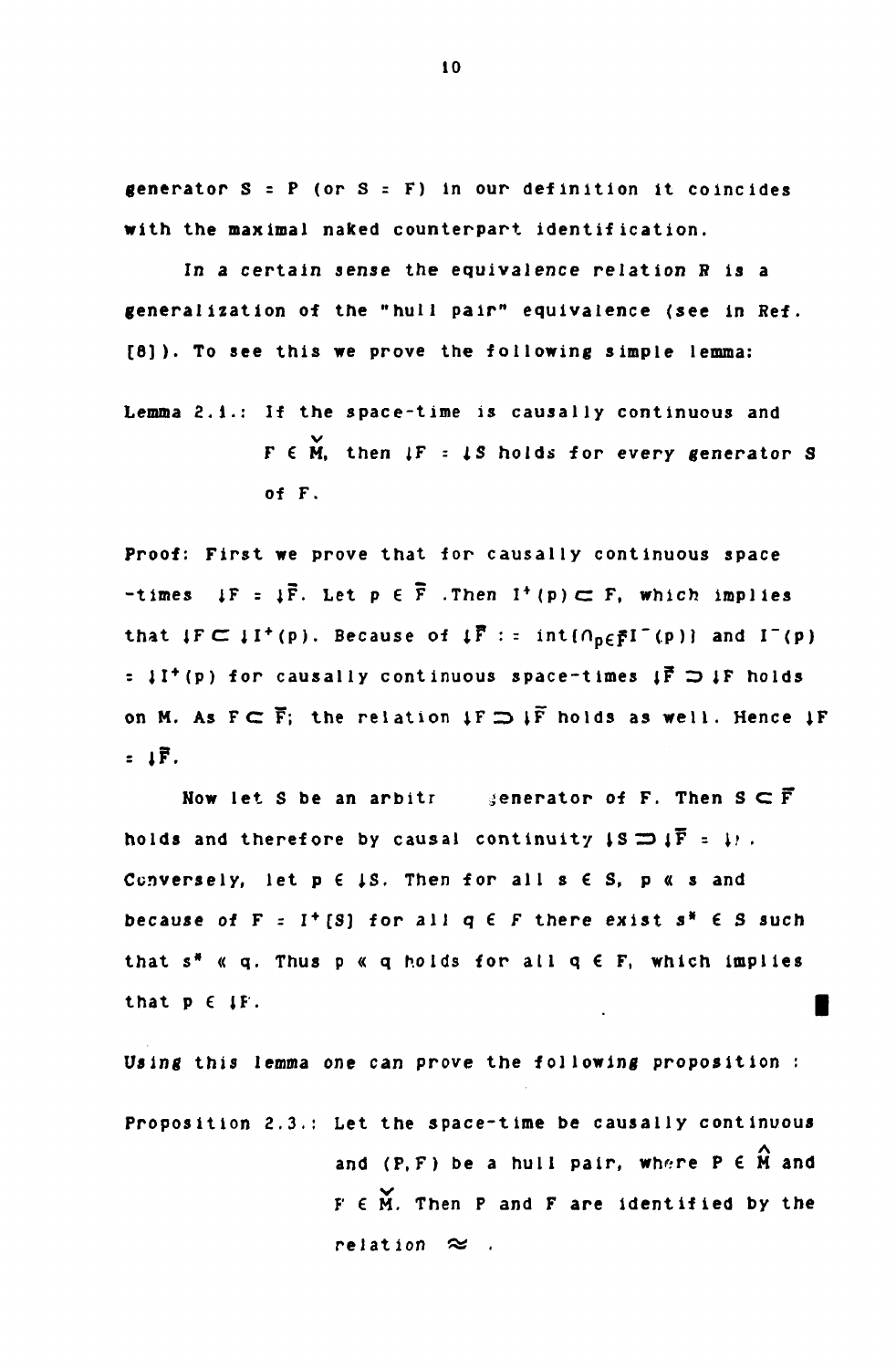**Proof: By lemma 2.1. for causally continuous space-times IS = |F (resp. fS : tP) for arbitrary S generator of F (resp. P), while**  $(P, F)$  **is a hull pair, i.e.**  $IF = P$  and  $fP = F$ . **Trivially there exist generators Sp and Sp of F and P, respectively, (for example Sp = F and Sp = P) such that I <sup>+</sup>(sp)01~(sp)** *£ ф* **for arbitrary sp € Sp and sp € Sp, whence by using our definition P** $\approx$  **F** holds.

**Since there exist causally continuous space-times for which the elements of a hull pair are not indecomposable, the converse of the previous statement fails even for causally continuous space-times.** 

# **3. TOPOLOGY :**

**Assuming that the reader is familiar with the GKP construction [2,6,7], in this Section first we give a brief review of the standard definitions and results we shall need, then we analyse the properties of the extended Alexandrov topology for stably causal space-times. (We assume throughout this section that the space-time is stably causal. )** 

**The intermediate space M# is introduced by taking the**   $\ldots$  Y **the union MU M and identifying each PIP with the PIF**  generated by the same point of the space-time, i.e. I<sup>+</sup>(p)EM with  $I^-(p) \in \hat{M}$ . In other words,  $M^{\#}$  is the quotient space  $(\hat{M} \cup \hat{M})/R_1$ . Thus the points of  $M^{\#}$  are subsets in  $\hat{M} \cup \hat{M}$  and include one or two point(s) depending on whether their **include one or two po\*nt(s) depending on whether their**   $\cdots$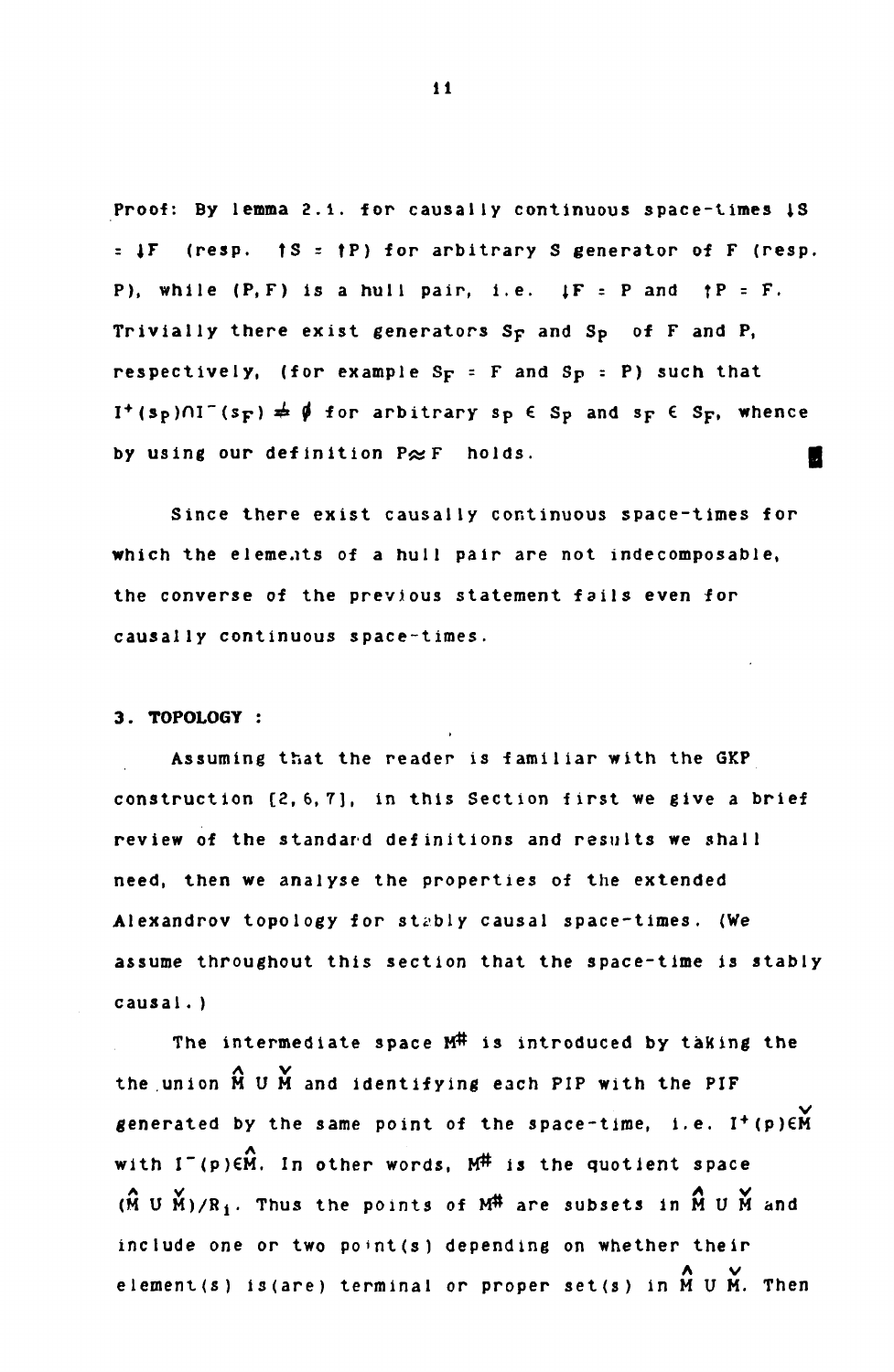the open sets of M<sup>#</sup> are by definition the unions and the finite intersections of the sets of the form  $A^{int}$ ,  $A^{ext}$ , **B**<sup>1nt</sup> and B<sup>ext</sup>, where A  $\epsilon$  M and B  $\epsilon$  M, while:

$$
Aint := { PH \in MH | P \in \hat{M} and P \cap A \neq \emptyset }
$$
  

$$
Aext := { PH \in MH | P \in \hat{M} and for all Sgenerator of P I+ [S]  $\neq$  A}.
$$

**(where P\* denotes the equivalence class which includes P € M**). B<sup>int</sup> and B<sup>ext</sup> are defined in a similar way, with past **and future interchanged. Using this topology on M# the map i:M**——**M<sup>#</sup>, where i(p)** = {I<sup>+</sup>(p), I<sup>-</sup>(p)}, is an open dense **embedding of M into M# (see Ref. [2,"])- However, our aim is to construct a space jn which each PIP and PIF generated by the same point of the space-time are identified, just as the TIP'S and TIF's which are close to each other are done. This**  is just the quotient space  $\overline{M}$  =  $M#/R_b$ . Denote by  $\pi: M# \rightarrow \overline{M}$ **the natural projection generated by R<sup>b</sup> . The equivalence**  relation  $R_h$  is trivial on  $i(M)$  (the space-time is stably **causal). Thus, using the proposition 2.1. of Ref.[Tj, the map ö:M—»M, where \$ = itoi, is an open dense embedding of M into Й.** 

**As to the well-Known examples this construction gives, with the exception of Taub space-time** *(3],* **the usual causal completions, with the topology of R being of the Hausdorff type for these space-times. Nevertheless, on physical grounds it appears unnecessary to require the Hausdorff property for**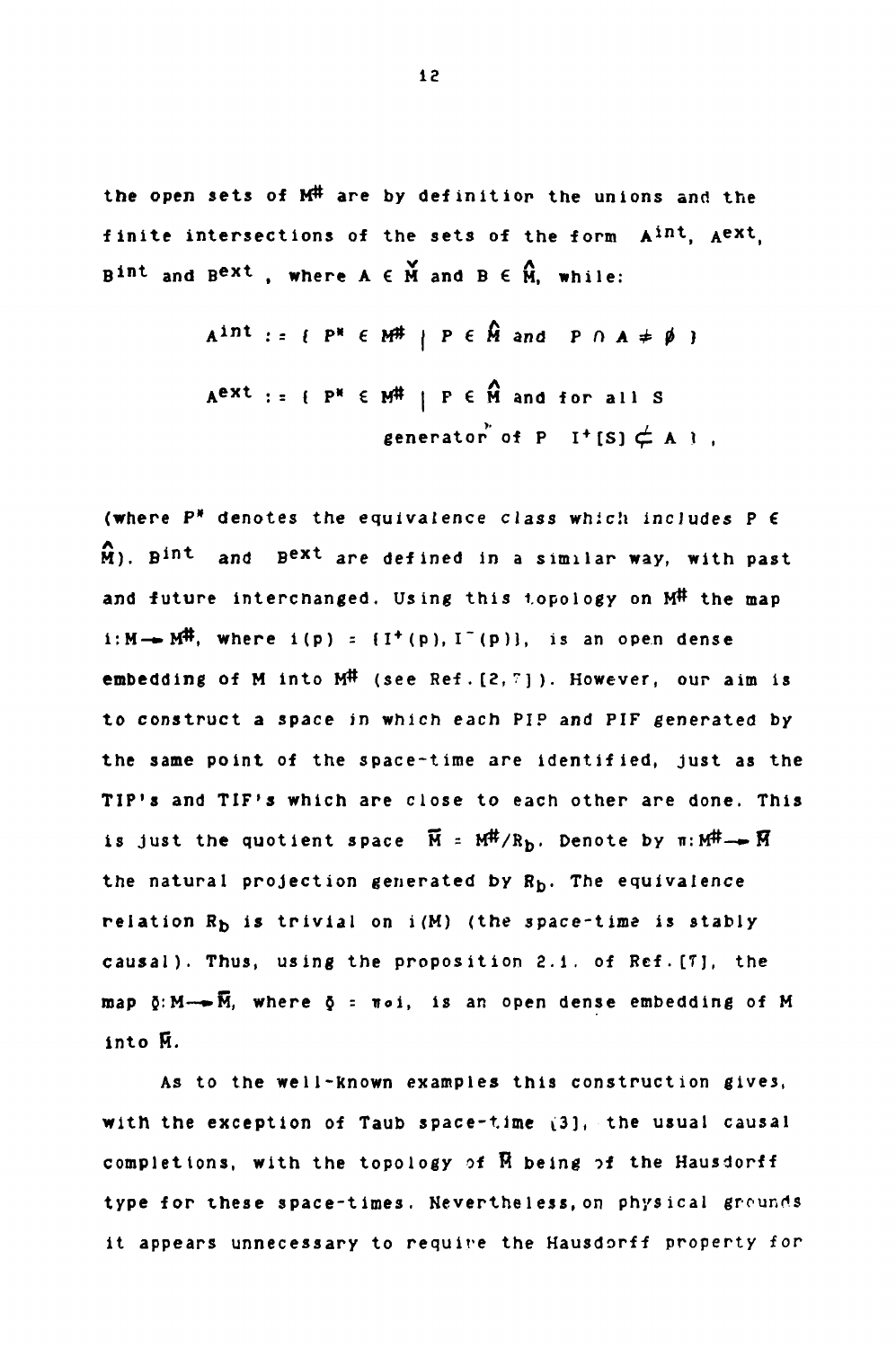**the extended Alexandrov topology. In fact, one can construct further special causal spaces for which the topology is not Hausdorff on К (see figure 1), but there is no reason why to make further identifications to get Hausdorff spaces. Then the following possible expectation immediately come to mind: those non-Hausdorff topologies are preferred in which each**  curve has no more than one endpoint. (Let  $\mathbf{x}$ :  $\{\mathbf{t}_1, \mathbf{t}_2\}$   $\rightarrow$  M be a **curve in M (where**  $[t_1, t_2) \subset \mathbb{R}$  **and ">" denote "]" or ")" according to the curve** *t* **being extendible or not in K. Then p € H is said to be an endpoint of the curve T : 5<T if for arbitrary** neighbourhood  $U_p$  of p there exist a t<sub>x</sub>  $\in$  [t<sub>1</sub>, t<sub>2</sub>> such that  $\overline{\mathbf{i}}$ ( $\mathbf{t}_1$ ,  $\mathbf{t}_2$ >)  $\subset U_p$ .) However, for the topology of the **extended Taub space-time this property does not hold either.**  It is clear that the curve  $\overline{\mathbf{r}}$  has more than one endpoint in  $\overline{\mathbf{M}}$ if the endpoints of the curve iot are not R-equivalent in **M#. Now, using the notations of Ref.[3], we shall show that there exist curves in the Taub space-time such that their endpoints are not R-equivalent. Let, for example, the curve** 

 $\lambda_n^C$ ,  $\tilde{C}$  ( $\subset$  M) be such that:

$$
\lambda_{\tau}^{c}
$$
,  $\vec{c}$  := { (t, z, x, y) |  $t = 1/2(c+\tilde{c})$ ,  $z = 1/2(c-\tilde{c})+O(\tau)$ ,  
 $x = \tau$ ,  $y = \tau$  },

**where**  $\tau \in (1, \infty)$ ,  $O(\tau) \cdot \tau^2$  **+** O as  $\tau \to \infty$  and  $O(\tau) > 0$ .

**Lemma** 3.1.: Let  $I^+(Z_{\underline{\ }^c}) \in \widetilde{M}$  and  $I^-(Z_{\underline{\ }^c}) \in \widehat{M}$  such that  $\widetilde{c} < c$ and let  $\lambda_{\tau}^{\mathcal{C}}, \mathcal{C}$  the curve defined above. Then  $1^+$  $(\mathcal{X}_2^{\circ})^*$  and  $1^ (\mathcal{Y}_1^{\circ})^*$  are endpoints of the curve  $\mathbf{i} \circ \lambda_{\tau}^{\mathbf{C}}$ ,  $\mathbf{C}$ .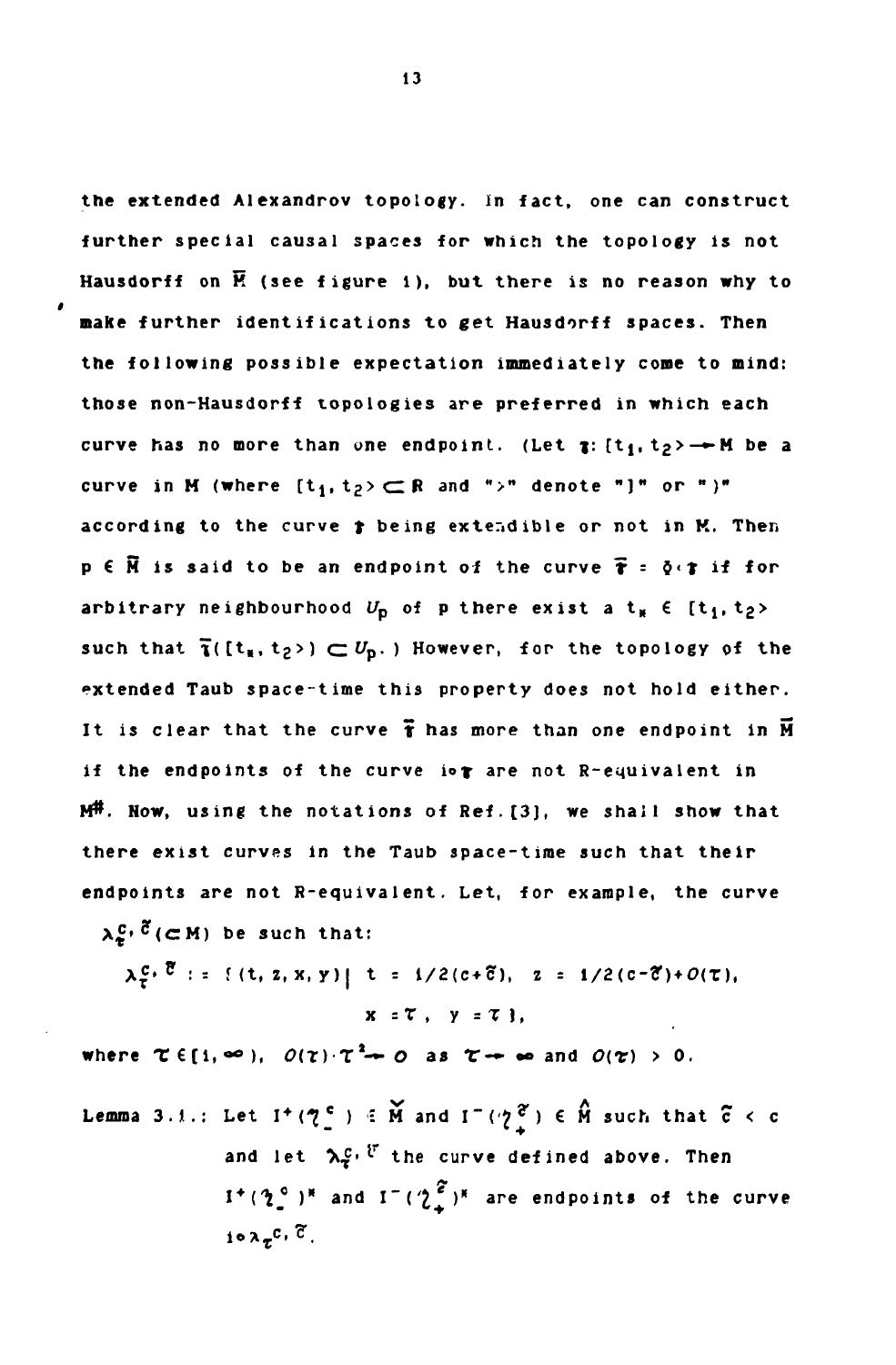**Proof: Using lemma 3. of Sef.[3), we have to show that there exists**  $\tau^* \in [1, \infty)$  such that  $i \cdot \lambda_{\tau}^{c} \cdot \overline{c}((\tau^*, \infty)) \subset (0_1 \cap 0_2)$  $O_3$   $O_4$ , where  $O_1 = I^{-}(\sqrt{2^{\frac{c+\alpha}{4}}})$  int  $O_1 = (\sqrt{2^{\frac{c}{4}}})^{\frac{c}{\alpha}}$ ,  $O_2 =$  $\bigcap_{k=4}^{k} I^{-}(\mathcal{C}^{-\alpha_{1}\alpha_{k}}, b_{k})\exp(-\alpha_{k}^{2} + \alpha_{k}^{2})$ **int**  $\bigcap_{k=4}^{k} I^{+}(\mathcal{C}^{\alpha}_{k})\exp(-\alpha_{k}^{2} + \alpha_{k}^{2})$  $\tilde{\bm{\Lambda}}$  I<sup>+</sup>( $\gamma^{\tilde{c}+\tilde{N}}$ , $\tilde{a}$ ;,  $b$ <sub>i</sub>)ext and  $\alpha > 0$ ;  $a_1, \ldots, a_k$ ;  $b_1, \ldots, b_k$ ;  $\tilde{\alpha} > 0$ ;  $\mathbf{\tilde{s}}_1, \ldots, \mathbf{\tilde{s}}_1; \ \mathbf{\tilde{b}}_1, \ldots, \mathbf{\tilde{b}}_l$  are arbitrary real numbers. By the **a\*j, . . ., a\*j; b <sup>1</sup> ( . . ., b j are arbitrary real numbers. By the definition of A**<sup> $\alpha$ </sup> **b**  $\frac{1}{2}$  **c**  $\frac{1}{2}$  **c**  $\frac{1}{2}$  **c**  $\frac{1}{2}$  **c**  $\frac{1}{2}$  **c**  $\frac{1}{2}$  **c**  $\frac{1}{2}$  **c**  $\frac{1}{2}$  **c**  $\frac{1}{2}$  **c**  $\frac{1}{2}$  **c**  $\frac{1}{2}$  **c**  $\frac{1}{2}$  **c**  $\frac{1}{2}$  **c**  $\frac{1}{2}$  **c**  $\frac{1}{2}$  **c**  $\frac{1}{2}$  $O_i$   $\cap$   $O_3$ . Furthermore, all of the functions  $\mathbf{r}^{(1)}(\tau)$ : =  $[(\tau - a_i)^2]$ **•(T-bi) <sup>2</sup> ] 1 / 2 and r<J )(c): : [( с -aj ) <sup>2</sup> + ( "bj J <sup>2</sup> ] 1 / 2 increase**  for arbitrary  $a_i, b_i$  (i=1,...,k) and  $\tilde{a}_j, \tilde{b}_j$  (j=1,...,l) if  $\tau$ >  $max{a_i, b_i; \tilde{a}_i, \tilde{b}_i}$  and are without bound. Hence, according to the proof of lemma 5. of Ref.[3], there exists  $\mathcal{T}_2 \in \{1, \infty\}$ **t** is the such that  $\mathbf{r}$  is the  $\mathbf{r}$  such that  $\mathbf{r}$  is the set of  $\mathbf{r}$  $max\{\mathcal{T}_1,\mathcal{T}_2\}$  one finally obtains that  $i \circ \lambda^C_{\mathcal{T}}(\mathcal{C}^*,\infty)) \subset \mathcal{C}$  $[0, 0, 0]$   $[0, 1, 0, 0, 0]$ .

**However, when we work with a causal boundary construction, where the boundary points are represented by equivalence classes of TIP'S and TIF's, the minimal requirement, which is expected to hold, is that for each causal curve** *%* **in M there be a unique endpolnt of the curve |=оо in FT, as it was proposed in Ref. [7]. It is also shown**  there that for each causal curve **f** the curve jo**t** has a **unique endpoint in M if and only if the equivalence classes are closed in M# and the endpoints of i«fr are R-equivalent.**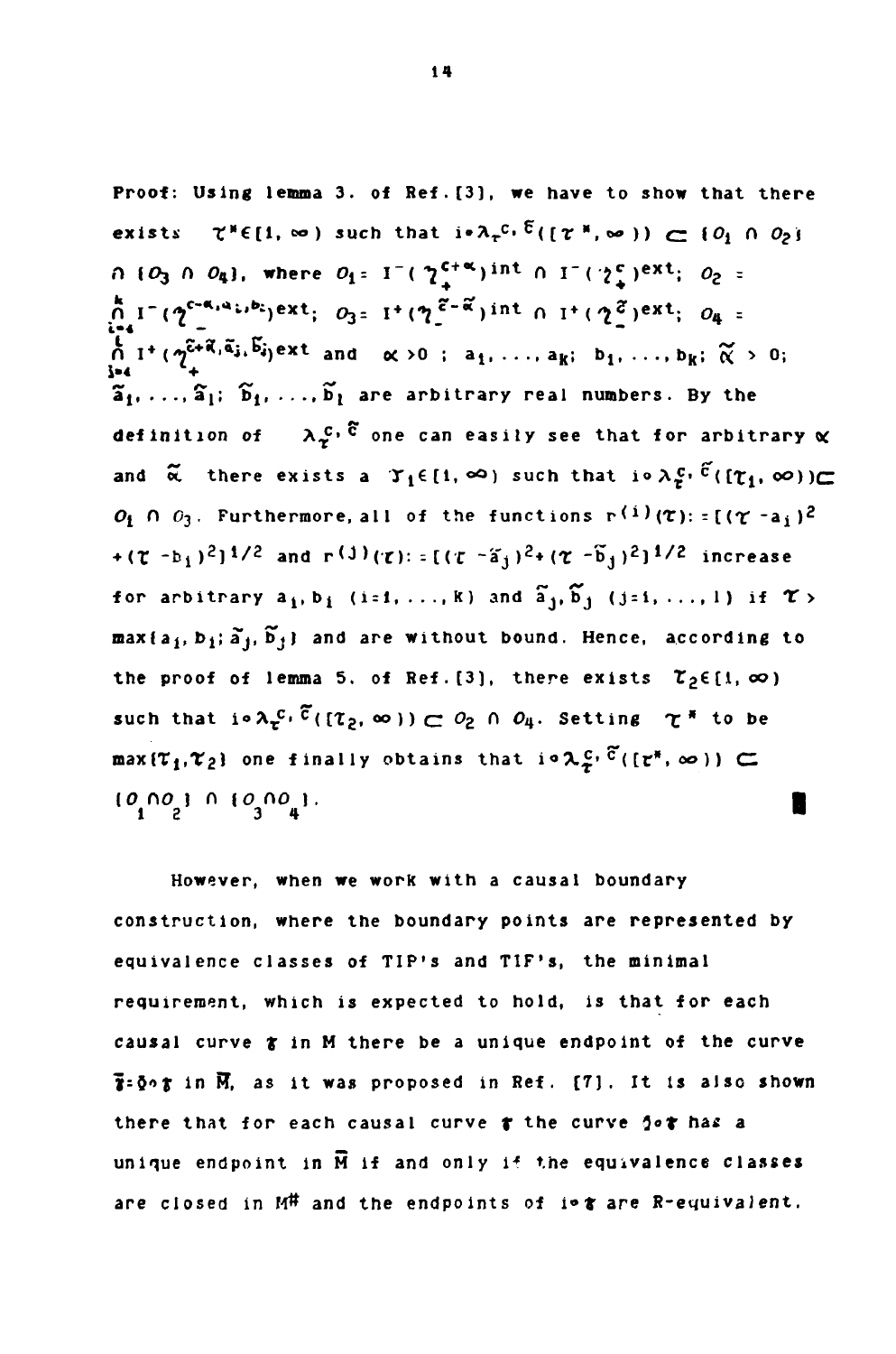**How we shall show that for stably causal space-times the**  endpoints of the curve iot are R-equivalent.

**Proposition З.1.: Let K" be an element in M# such that there exists a future causal curve**  $\mathbf{r}: [t_1, t_2) \rightarrow M$ **in M for which K\* is an endpoint of the curve i«***t* **in the topology of M#. Then К and I~[t] are R-equivalent if the space -time is stably causal.** 

**Proof: First suppose on the contrary that К and** *l~[V]* **are**  not R-equivalent and  $K \in \widehat{M}$ . Then  $K$  and  $I^-(\mathfrak{z})$  are not **identified by the relation**  $\sim$  **either, whence by the** definition of the relation  $\sim$  there exist a p $\epsilon$ KUI<sup>-</sup>[ $\epsilon$ ] such that  $K^*$   $\in$   $[I^+(p)]$  <sup>int</sup> and  $I^-[t]^*$   $\in$   $[I^+(p)]$ <sup>ext</sup> (or  $I^-(t)^*$   $\in$ **that K" € [I\* (p)J ln <sup>t</sup> and I"[»]Ä € [I <sup>+</sup> (p)] e x <sup>t</sup> (or** *I'lt]\** **6 are T**<sub>2</sub> separated in M<sup>#</sup>. This means that K<sup>\*</sup> cannot be an **andpoint of the curve io t.** 

Now suppose that  $K^* \in M^{\#} \setminus i(M)$  is such that  $K \in M$ . We shall show that K<sup>\*</sup> cannot be an endpoint of iot if the space-time is stably causal. Suppose on the contrary that K<sup>\*</sup> is an endpoint of i $\delta$  . Then for each  $p \in K$  there exists a  $t_{\frac{1}{2}}$  $\epsilon$ [t<sub>1</sub>, t<sub>2</sub>> such that io  $\gamma$ <sup>[[t<sub>g</sub>, t<sub>2</sub>>]  $\subset$  [I<sup>-</sup>(p)]<sup>int</sup>. Consequently</sup>  $I^-(t) \subset I$  **F** as the map i:  $M \rightarrow M^{\#}$  is embedding. Furthermore  $K^*$ **E** [I<sup>-</sup>[t]]<sup>ext</sup> because otherwise K could not be an endpoint of iog. Thus there exists a generator S (which is not a single point) of K such that  $I^-[S] \subset I^+[T]$ . Since  $I^-[S] \subset I^-[T]$ **ik we have that there do exist closed causal curves in M**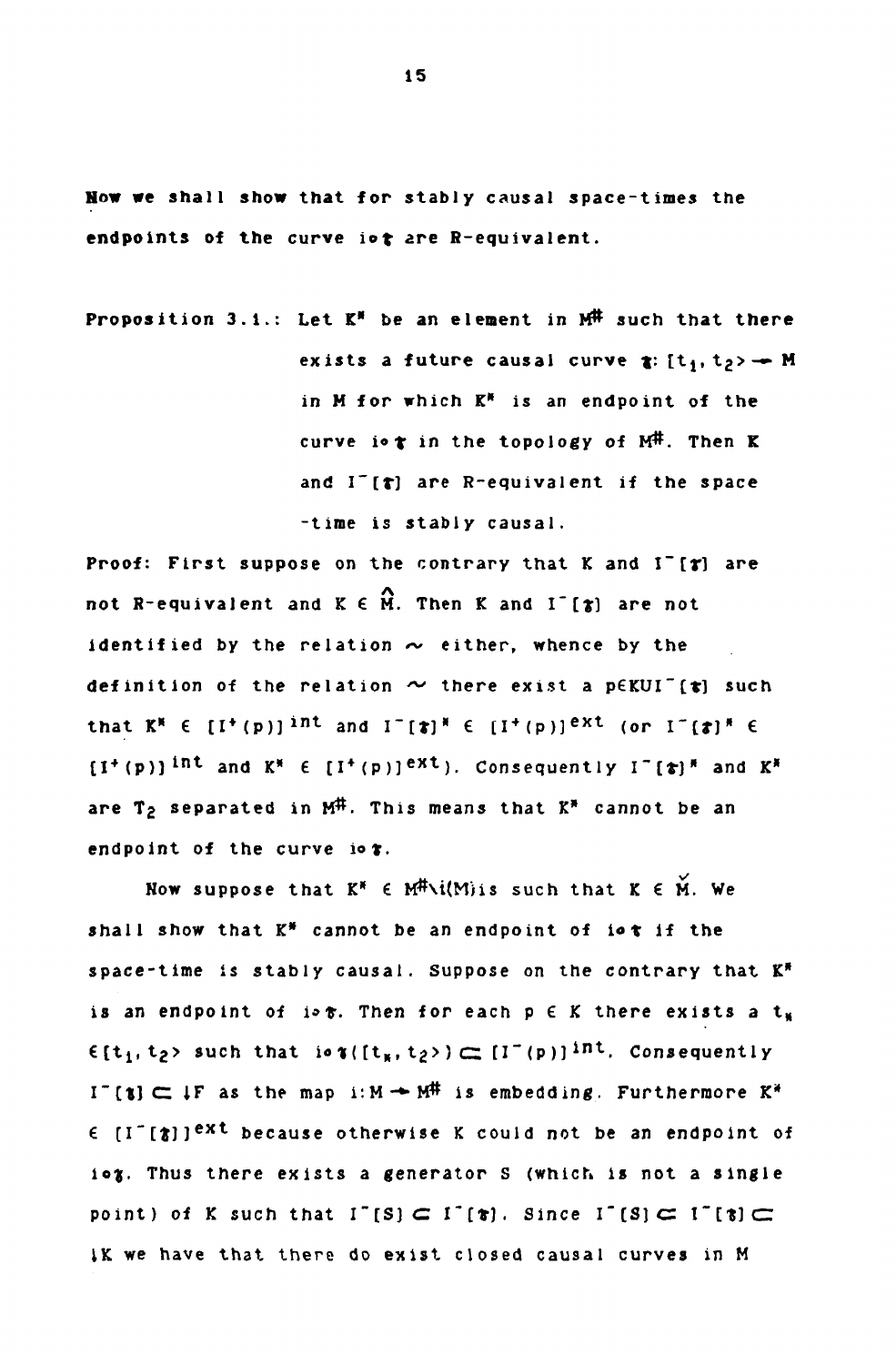through arbitrary  $s \in S$  and for arbitrary  $\overline{g} > g$ . Therefore the stable cilicality condition does not hold on M.

Finally,  $F K^* \in i(M)$  such that  $K = I^+(p)$ , then according to the condition of the prop. 3.1. p  $(\in M)$  is the endpoint  $\cup f$ the curve  $\tau$ , whence  $I^-(\tau) = I^-(p)$ . Thus  $I^-(\tau)$  and K are Requivalent since the space-time is stably causal.

Therefore, each causal curve has unique endpoint in the extended Aiexaudrov topology if the equivalence classes are closed. However, there exists a rather annoying example of a stably causal space-time (see Fig.1.) where the equivalence classes are not closed subsets in  $M^{\#}$ . For example,  $P \in \hat{M}$  is a limit point of the subset  $\pi^{-1}(\pi(F))$ , but  $P \not\approx F$  . Nevertheless we have even a rather large class of space-times for which the equivalence classes are closed. The idea of this class was called into my mind by L.B.Szabados. This class consists of those space-times for which the equivalence relation R is finite; i.e. the equivalence classes include only finite number of elements To see just how, it is worth proving the following proposition:

Proposition 3.2.: If the equivalence relation R is finite then the equivalence classes are closed in the topology of M#.

Proof: We have to show that for an arbitrary subset,  $K_{1}^{*},\ldots,K_{n}^{*}$  |  $(K_{1},K_{1})\in R$  for arbitrary i, j=1, ..., n }, of  $M^{\#}$ ل 11 ل 11 ك and  $L^*$  6 M<sup>H</sup>  $\setminus$  {K<sub>1</sub>", ..., K<sub>n</sub>\* J there exists an open set *O* such that  $L^*$   $\in$   $O$  and  $\{K_1{}^*, \ldots, K_n{}^\triangleright\}$   $\leftarrow$   $M^{\sharp}\backslash O.$  When there exists  $p$   $\in$ 

i6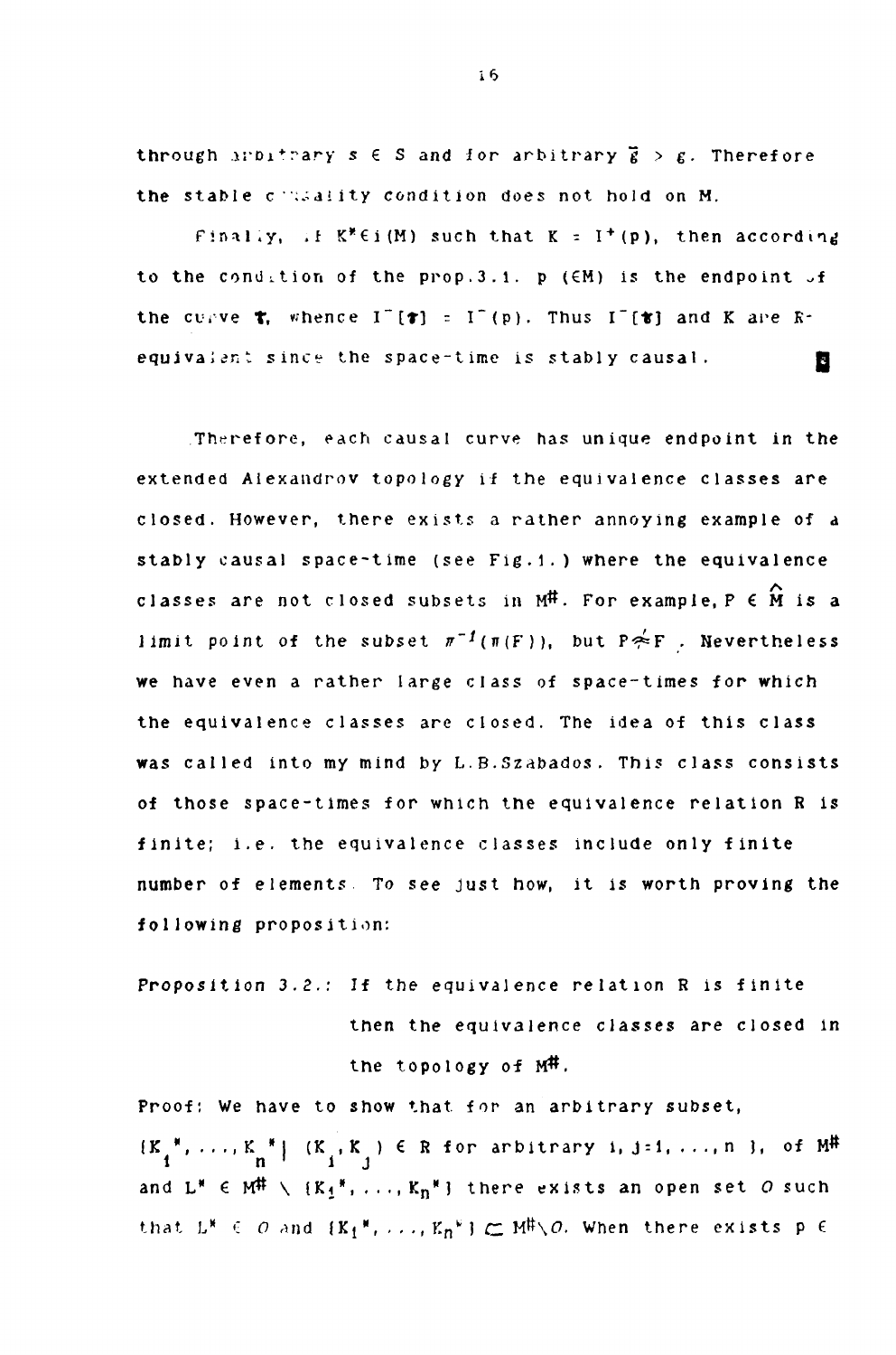**M** such that  $K_1^* = I^* \backslash p$ <sup>\*</sup> or  $L^* = I^*(p)^*$  the proof is trivial **because then the arbitrary**  $K_i^{*}$  **'s (i=1, ..., n)** and  $L^{*}$ 's are  $T_i$ **separated in M<sup>#</sup> (see proposition ?.2. in Ref. [\*]) and the** set  $O:$  :  $\bigcap_{i=1}^{n} O_i$  , where  $K_i^* \notin O_i$  and  $L^* \in O_i$ , is thus open and satisfies the above requirement. Now suppose that  $k_1$  and L are terminal sets shoh that  $K_1, \ldots, K_l$ ;  $L \in \hat{M}$  and  $K_{l+1}, \ldots, K_n$  $\epsilon$  M. Then, by the definition of the topology on  $M^{\sharp}$ ,  $K_1^{\sharp}$ cannot be for arbitrary  $j \in \{l+1, \ldots, n\}$  in any open **neighbourhood of L<sup>\*</sup>. Furthermore L**  $\oint$  {K<sub>1</sub>, ..., K<sub>n</sub>}, so by the **definition of the relation**  $\sim L^*$  **and**  $K_i^*$  **(i=1, ..., 1) are T<sub>2</sub>** related in  $M^{\#}$ ; i.e. there exist open neighbourhoods  $O_1$ (i=1, ..., 1) such that  $L^* \in O_1$  and  $K_i^* \notin O_i$ . Consequently for **the open set**  $O = \bigcap_{i=1}^{n} O_i$  we have  $L^* \in O$  and  $\{K_1^* \mid \ldots, K_n^* \} \notin O$ .

For example, the equivalence classes for the Taub **space-time consist of one or two elements (see Ref.[3]), so the causal curves have a unique endpoint in the extended Alexandrov topology.** 

**I** 

# **4. CONCLUSION:**

**An explicit identification rule has been given on the set of the ideal points** *o i* **the space-times, which seems to yield a satisfactory boundary point set structure for stably causal space-times. We have examined the topological properties of the resulting causal boundary construction. It has been shown that for stably causal space-times the causal completion defined here has the feature of each causal curve**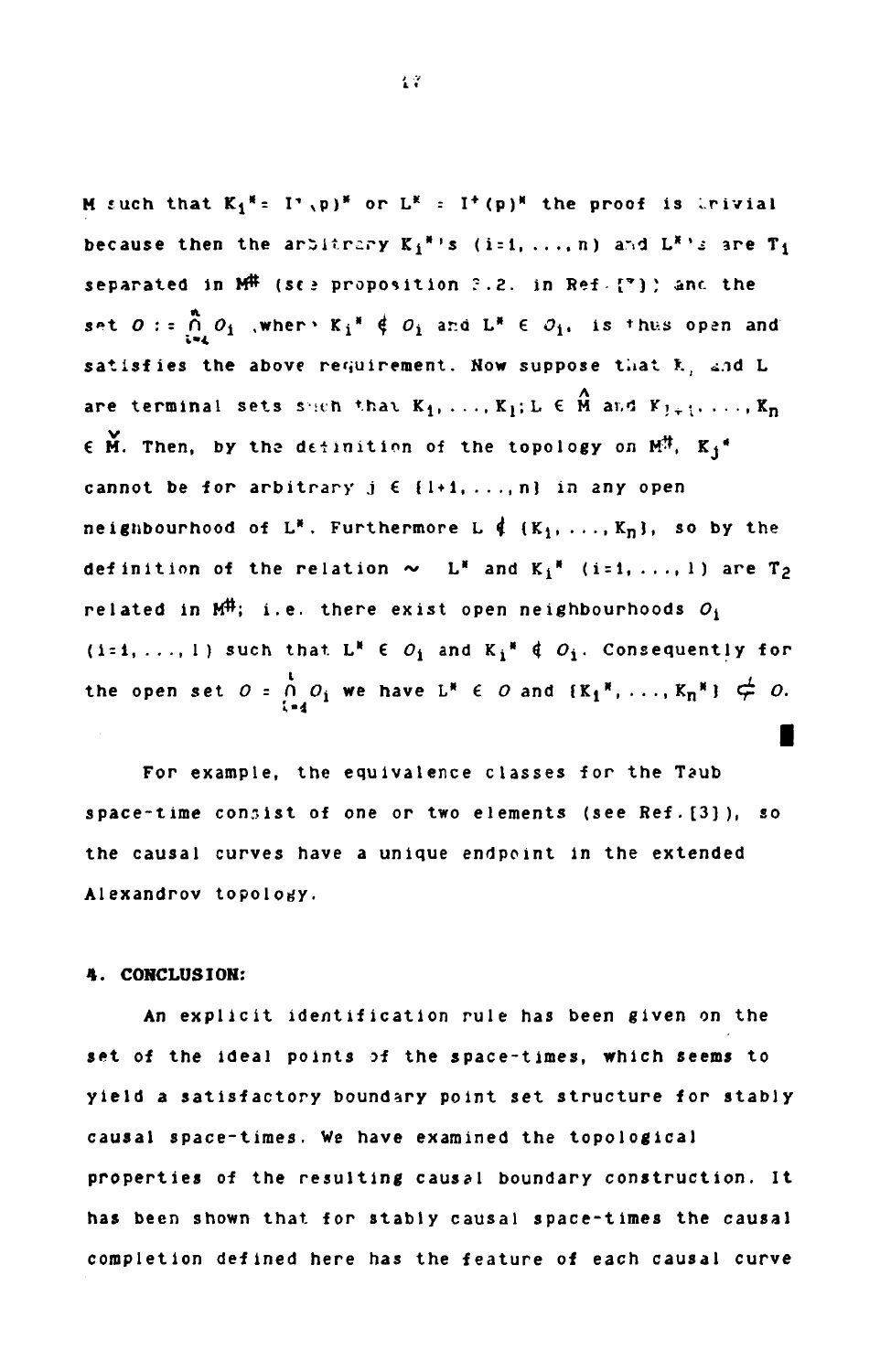**t** in M the curve  $\delta \bullet$  is having a unique endpoint in  $\overline{M}$  if the equivalence relation R is finite.Since all of the well-known inextendible space-times have the very same property the causal curves are expected to have for the physically Interesting space-times a unique endpoint in the extended Alexandrov topology.

We have described a construction by which one may attach boundary points to space-times. But, as it was noted in the first section, one has to separate these boundary points into two disjoint sets to describe *the* structure of the singularities. This exciting problem also deserves further investigation.

#### **ACrHOWLEDGHEHT**

I am grateful to Z. Perjés and especially for L.B. Szabados for his useful criticism.

### **REFERENCES**

- [1] Geroch, R., Liang Can-bin, and Wald.R.M. (1982): J. Math. Phys. 23. 432.
- [2) Geroch, R., Kronheimer, E.H., and Penrose, R. (1972 ): Proc . [Roy.Soc.Lond.1er.](http://Roy.Soc.Lond.1er) A **23T.** 545.  $\sim 10^{-1}$
- [3) *Xuang* Zhi-quan, Li Jiang-zeng,and Liang Can-bin (1986): Phys. Rev. D. vol.33. No.6. 1533.
- [4] Räcz, I. (1987) : Phys. Rev. D. vol. 36. No. 6. 1673.
- [5] Schmidt, B.G. (1979): Gen.Rel. and Grav. vol.10. No.12. 981.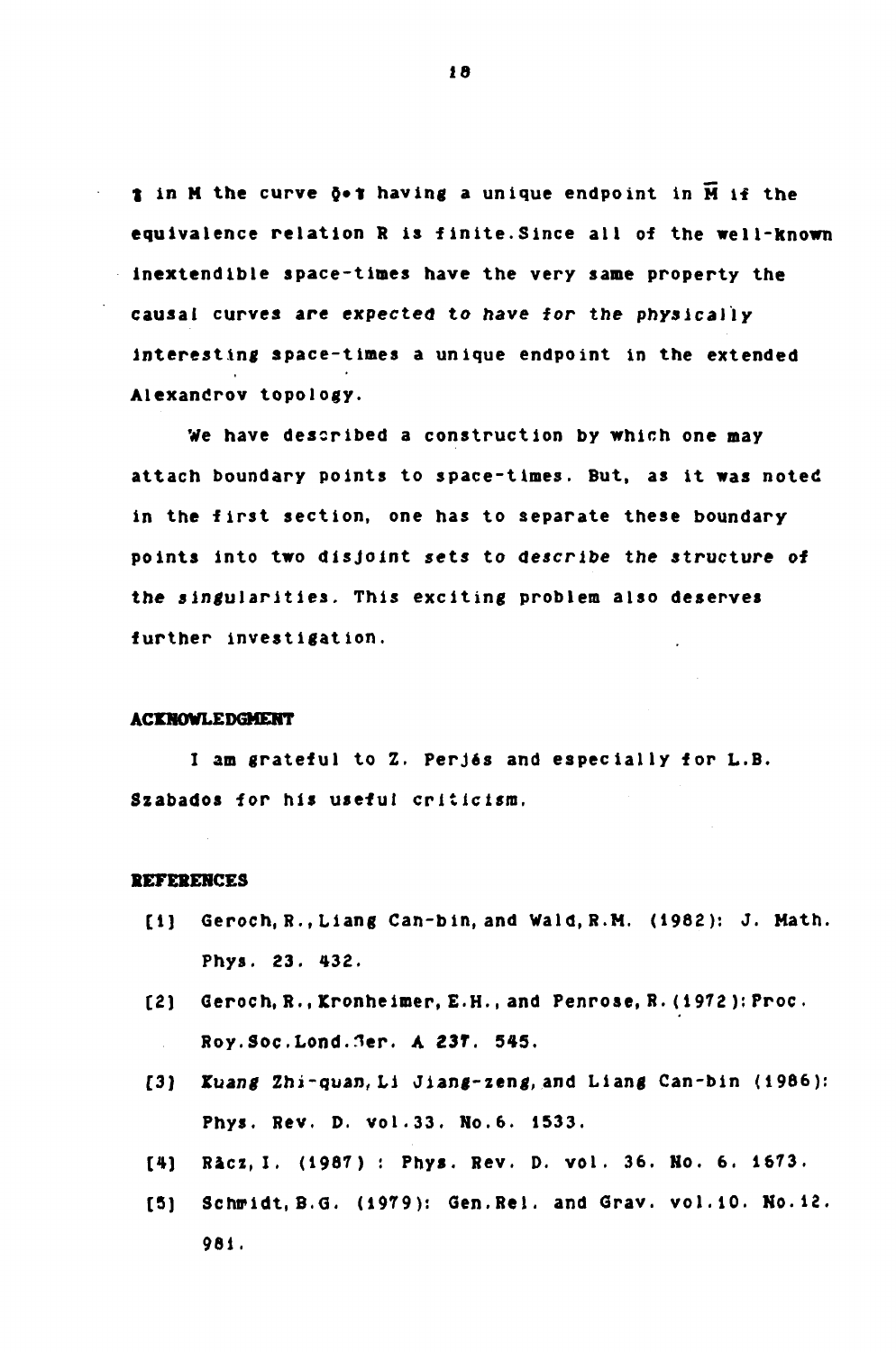- **[6] Hawking, S.W., and El 1 is, G.F.ß. (1973 ): The Large Scale Structure of Space-time, Cambridge University Press,** 
	- **[7) Szabados, L.B. (1987) : KFKI preprint (1987-33/B)**
	- **[8) Budic,B.,and Sachs,R.K. (1974) :J. Math. Phys. 15. 1302.**



## Figure 1.

**M is represented by a subset of the three-dimensional Minkowski space-time. The dotted two-surfaces Sj (i€N) and their limit surface are removed and the infinite sum of the angels Vj (i€N) is required to be smaller than 2-\*. Then (P,F) ^ R and they are not Tg related in the topology of the intermediated space M#.**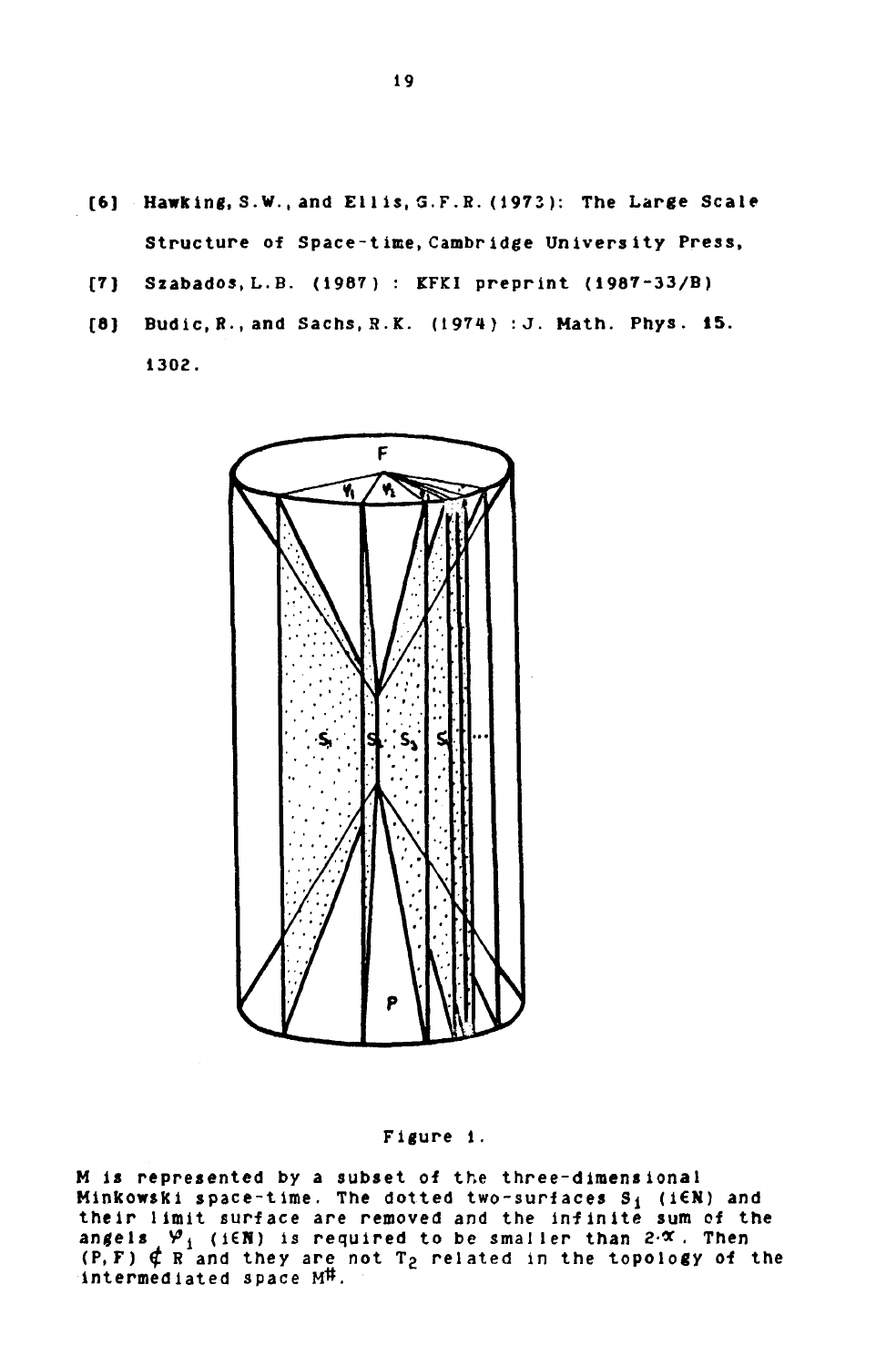The issues of the KFKI preprint/report series are classified as follows:

- A. Particle and Nuclear Physics H.
- B. General Relativity and Gravitation
- C. Cosmic Rays and Space Research
- 0. Fusion and Plasma Physics
- E. Solid State Physics
- F. Semiconductor and Bubble Memory Physics and Technology
- G. Nuclear Reactor Physics and Technology
- Laboratory, Biomedical and Nuclear Reactor Electronics
- Mechanical, Precision Mechanical I. and Nuclear Engineering
- J. Analytical and Physical Chemistry
- K. Health Physics
- L. Vibration Analysis, CAD, CAM
- M. Hardware and Software Development, Computer Applications, Programming
- N. Computer Design, CAMAC, Computer Controlled Measurements

The complete series or issues discussing one or more of the subjects can be ordered; institutions are kindly requested to contact the KFKI Library, individuals the authors.

Title and classification of the issues published this year:

| $KFI-1987-01/\Lambda$ | Nonperturbative approach to quark propagator in the |  |
|-----------------------|-----------------------------------------------------|--|
| V.Sh. Gogokhia et al. | covariant, transverse gauge                         |  |

KFKI-1987-04/M M. Barbuceanu et al. Integrating declarative knowledge programming styles and tools for building expert systems

KFKI-1987-03/G L. Szabados et al. Priinary loop dynamical investigations. Part 1. Computerized analysis of the total loss of flow in the faks NPP on the basis of PMK-NVH experimental data /in Hungarian/

KFKI-1987-04/G Gy. Egely Critical comparison of nuclear safety reports. Part 1. Practice followed in the USA and in FRG /in Hungarian/

KFKI-1987-05/G Gy. \*zsöl et al. A 7.4% cold leg break without SIPs. Description *of.* the measurement /in Hungarian/

KFKT-1987-06/G Gy. Ézsöl et al. Primary loop dynamical investigations. Part 1. Experimental investigation of the total loss of flow in the Paks NPP in the PMK-NVH facility /in Hungarian/

KFKI-1987-07/G L. Szabados et al, A calculation method for the operation of the Paks NPP based on the subchannel approach. Part 1. A computing procedure and method applicable as part of the VERONA system /in Hungarian/

KFKI-1937-08/B L.B. Szabados Commutation properties of cyclic and null Killing symmetries

KFKI-1987-09/E G. Györgyi et al, Relaxation processes in chaotic states of one dimensional maps

KFKI-1907-1O/D Gy. Egely Hungarian ball lightning observations  $(\case 1 - \case 278)$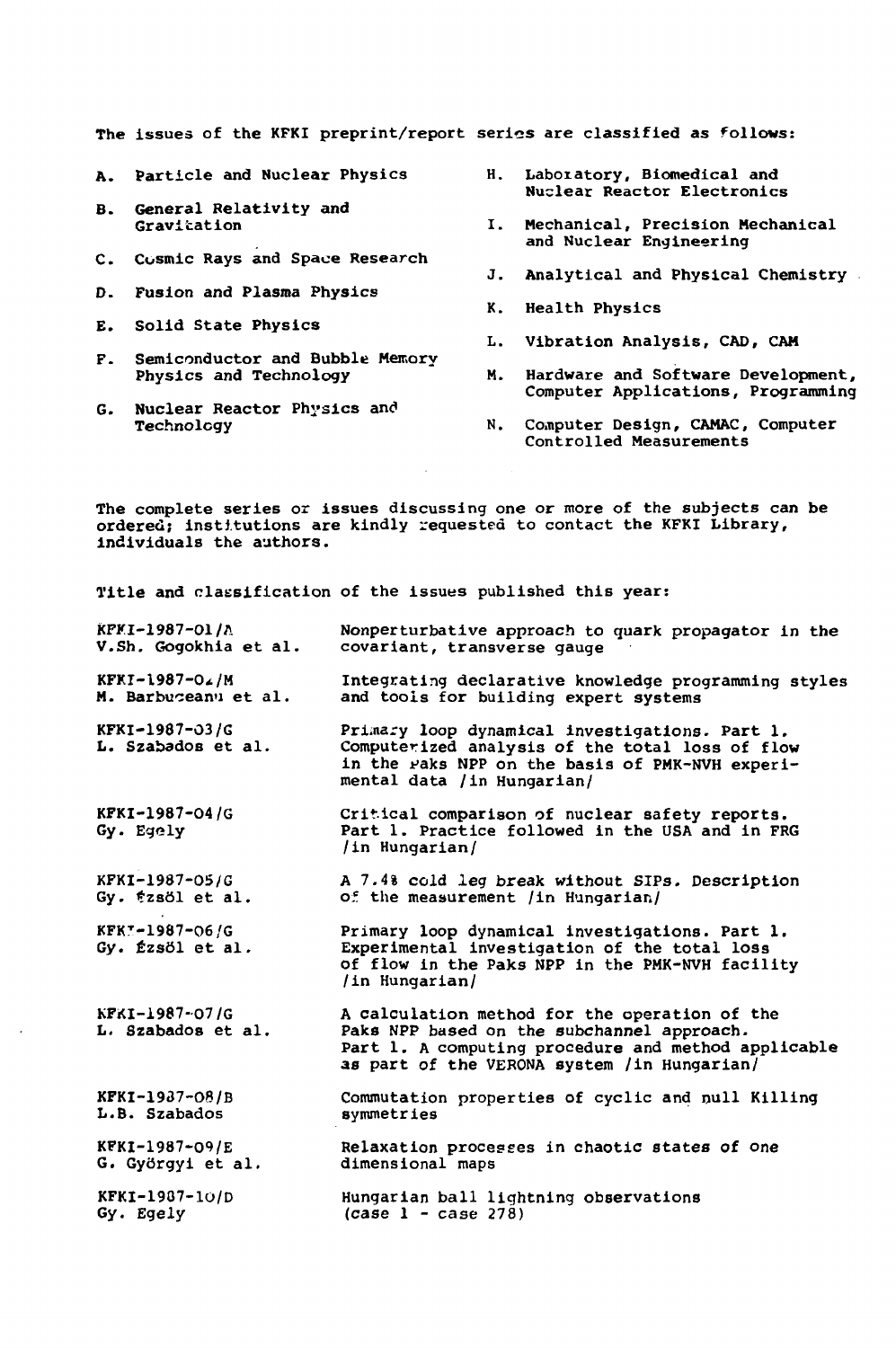**KFKI-1987-11/M H. König KFKI-1987-12/M D.** Nicholson et al. **KFKI-1987-13/M Katalin Tarnay et al. KFKI-1987-14/A H.W. Barz et al. KFKI-1987-15/M R. Wittmann KFKI-1987-16/G 0. Aguilar et al. KFKI-1987-17/M G.** Németh et al. **KFKI-1987-18/E G.** Egely et al. KFKI-1987-19/A B. Milek et al. KFKI-1987-20/M S. Wagner-Dibuz KFKI-1987-21/E B. Lukács et al. KFKI-1987-22/G M. Makai et al. KFKI-1987-23/A J. Er5 et al. KFKI-1987-24/K I. Balásházy et. al KFKI-1987-25/K A. Andrási et al. KFKI-1987-26/G J. Végh KFKI-1987-27/A S. Krasznovszky et al. KFKI-1987-28/M F. Adorján et al. KFKI-1987-29/G J. Végh et al. KFKI-1987-30/E N, Menyhárd Developing protocol test software using the PDL-system Advanced help through plan instantiation and dvnamic partner modelling Experiments with a network environment manipulator /in Hungarian/ Deconfinement transition in anisotropic matter An algebraic specification method for describing the protocols of computer networks /in Hungarian/ Monitoring temperature reactivity coefficient by noise method in a NPP at full power Collection of scientific papers in collaboration with Joint Institute for Nuclear Research, Dubna, USSR and Central Research Institute for Physics, Budapest, Hungary. Algorithms and programs for solution of some problems in physics. Fifth volume Experimental investigation of biologically induced magnetic anomalies A model for particle emission from a fissioning system The specification and testing of transport protocols /in Hungarian/ Elementary quantum physical description of triplet superconductors DIGA/NSL - New calculational model in slab geometry Production of protons, deuterons and tritons on carbon by intermediate energy neutrons Gamma-spectrometric examination of hot particles emitted during the Chernobyl accident Application of Ge-spectrometry for rapid ln-situ determination of environmental radioactivity Neutron spectrum measurement in the channel No. 182/5 of the KFKI WWR-SM reactor Universal description of inelastic and non(single)diftractive multiplicity distributions in pp collisions at 250, 360 and 800 GeV/c VERONA-plus extended core-monitoring system for WWER-440 type nuclear power plants Application of boron filters for neutron spectrum determination purposes in various neutron environments Inhomogeneous mean field approximation for phase transitions in probabilistic cellular automata - An example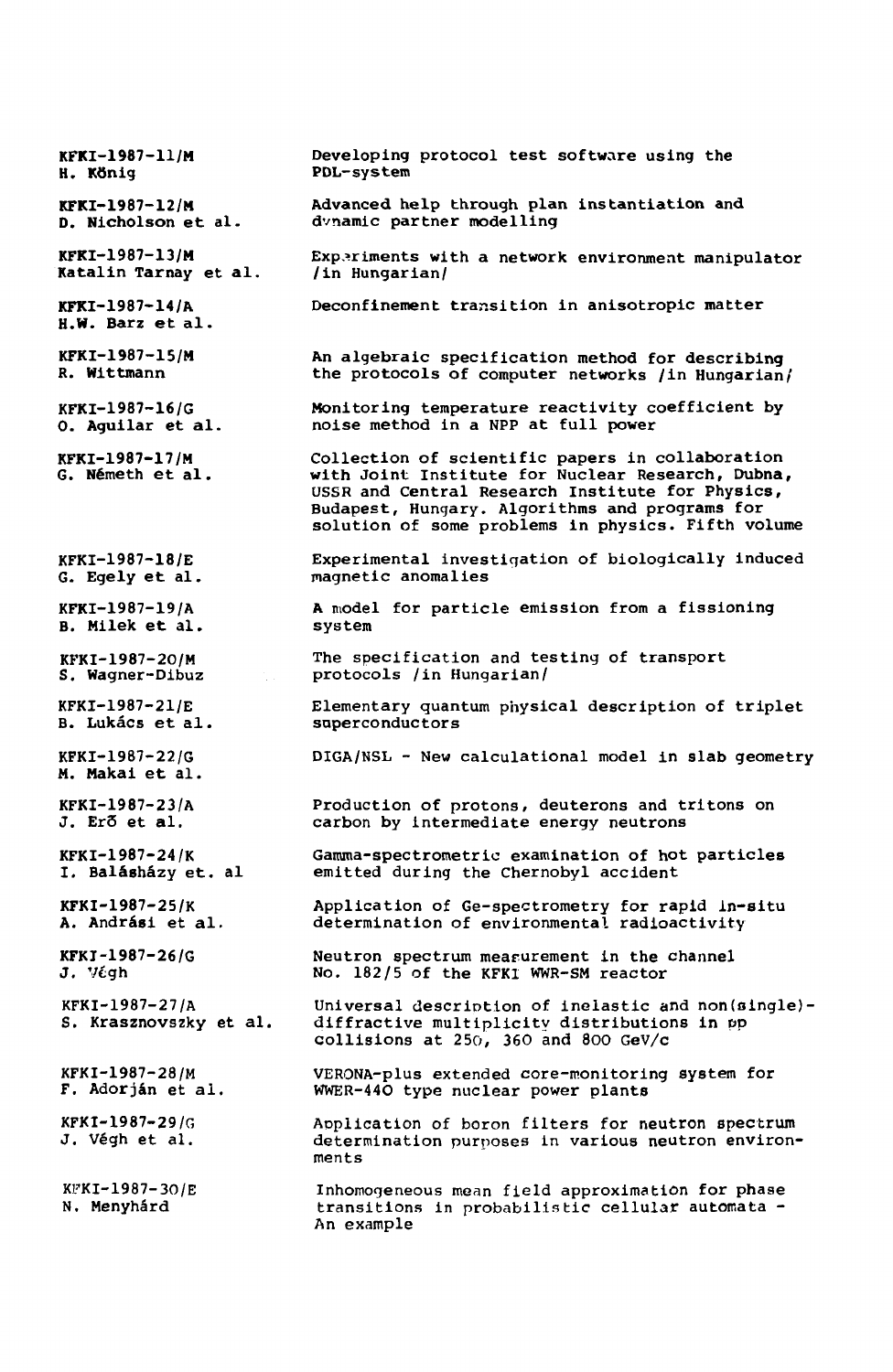$KFKI-1987-31/M$ G. Németh et al. KFKI-1987-?2/E I. Pécsik KPKJ-1987-33/B L.B. Szabados Computation of generalized Padé approximants Lone-pair model for high temperature superconductivity Causal boundary for strongly causal space-time KFKI-1987-34/A Z. Fodor et al. **KFKI-1987-35/C R.Z.** Sagdeev et al. KFKI-1987-36/E Gy. Szabó KFKI-1987-37/A T. Nagy et al. KFKI-1987-3B/K S. Deme et al. KFKI-1987-39/K L. Koblinger KFKI-1987-40/A J. Balog et al. KFKI-1987-41/E I. Furó et al. Proton detection efficiency of a plastic scintillator telescope Near nuclear region of comet Halley based on the imaging results of the VEGA mission Thermodynamic aspects of chemically curved crystals Lepton  $+$  lepton  $+$  photon decays and lepton  $g-2$ factors in gauge theories Real-time computing in environmental monitoring of a nuclear power plant A review of Monte Carlo techniques used in various fielas of radiation protection Lattice classification of the four-dimensional heterotic strings Evidence of antiferromagnetic ordering in  $\mathtt{La_2CuO_4}\colon$ re-interpretation of <sup>139</sup>La nuclear quadrupole resonance (NQR) data KFKI-1987-42/J A. Vértes et al. KFKI-1987-43/E Z. Juhász KFKI-1987-44/G A. Gács et al. Kinetic energy distribution of ions generated by laser ionization sources Variations of the transfer function during Bi<sub>4</sub>Ge<sub>3</sub>O<sub>12</sub> growth Simulation of the dynamic behaviour of the secondary circuit of a WWER-440 type Nuclear Power Plant KFKI-1987-45/M,N H. Koenlg et al. KFKI-1987-46/M,N P. Ecsedi Tóth et al. KFKI-1987-47/A N.P. Aleshin et al. **KFKI-1987-48/E B.** *Saa et* **al.**  KFKI-1987-49/E A.G. Balogh et al. **KFKI-1987-50/C R.Z. Sagdeev et al.** KFKI-1987-51/D D. Hildebrandt et al. KFXI-1987-52/A J. Zimányi et al. An intelligent protocol workstation Formal description oriented performance evaluation of protocols Study of proton-deuteron break-up reaction in exclusive experiment at 1 GeV Scattering mechanisms and transport properties of FeTMB amorphous alloys Positron annihilation study on Y-Ba-Cu-O high T<sub>c</sub> superconduc tors Plasma phenomena around comets: interaction with the solar wind Impurity injection into tokamak plasmas by erosion probes An interpretable family of equations of state for dense hadronic matter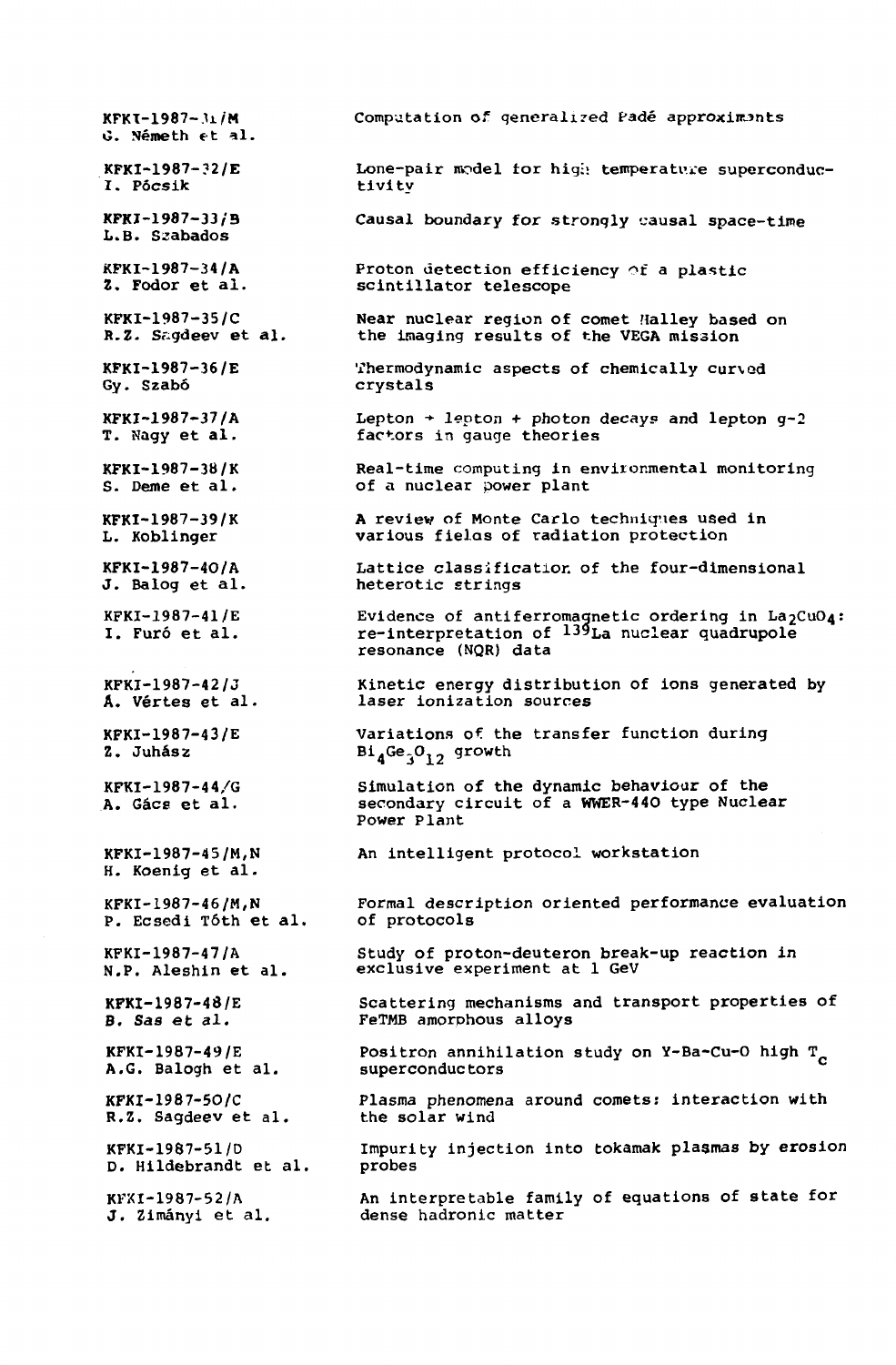**KFKI-1987-53/G L. Bürger et al. KFKI-1987-54/E G. Konczos et al. KFKI-1987-55/E Nguyen Minh Khue KFKI-1987-56/G Gy. ÉzsSl et al. KFKI-1987-57/G Z. Bazsó et al. KFKI-1987-58/G Tran Quoc Dung et al. KFKI-1987-59/G**  S. Mikó et al. **KFKI-1987-60/A T. Dol nszky KFKI-1987-61/F M. Füstöss-Wégner et al. efficiency spectra in (p-i-n) a-Si:H junctions KFKI-1987-62/D J.S. Bakos KFKI-1987-63/B L. Fülöp KFKI-1987-64/J A.G. Nagy et al. KFKl-1987-65/G,J H. Uly KFKI-1987-66/D,E,F M.A. Algatti et al. KFKI-1987-67/G,M**  J. Gadó et al. **KFKI-1987-68/G,M L. Maróti et al. Real-time executive for a basic principle simulator Recent progress in the application of soft magnetic amorphous materials: alloys, preparation, devices A Green's function treatment of giant polariton problem in molecular semiconductors 7.4% cold leg break with SITs and HPIS in action /in Hungarian/ 7.4% cold leg break without SIT? and HPIS in action /in Hungarian/ DUMA - a program to display distributions in hexagonal geometry Method for determining outlet temperature of fuel assemblies in the WER-440 core, wich are not furnished with direct temperature measurement /in Hungarian/ Strong coupling expansions for repulsive cut-off potentials Effect of microinhomogeneities on collection Gas laser research in Hungary The harmonic oscillator in the forceless mechanics of Hertz and in the Riemannian space-time geometry Steric interactions of ferrocenyl ketones? A comparative evaluation of data from <sup>13</sup> C NMR and IR spectroscopy and cyclical voltammetry /in Hungarian/ Recent bibliography on analytical and sampling problems of a PWR primary coolant Supplement V. Experimental investigations on nonequilibrium electron and thermal light emission from metalя induced by short laser pulses WWER-1000 core physical model /in Hungarian/ WWER-10O0 core thermohydraulic model /in Hungarian/ KFKI-1987-69/G,M M.** Fodor et al. **Fuel behaviour /in Hungarian/ KFKI-1987-70/E L. Bata et al. KFKI-1987-71/A A. Margaritis et al. KFKI-1987-72/G L. Perneczky et al. Measurement of spontaneous polarization of emectic? doped with a chiral additive Series expansion solution of the Wegner-Houghton renormalisation group equation Assessment of possible accident scenarios. Analysis of the loss of feedwater transient. /in Hungarian/**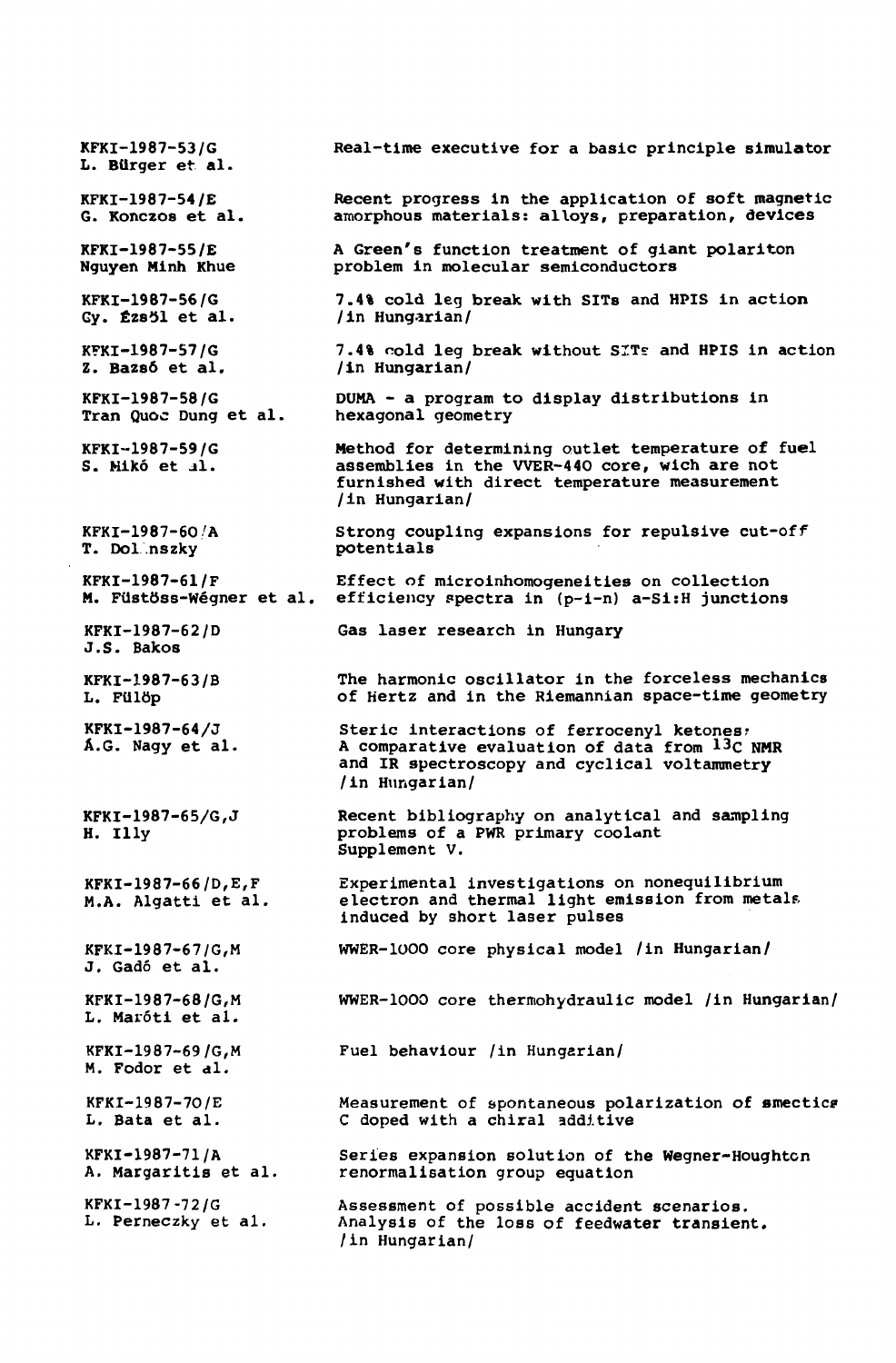| KFKI-1987-73/G<br>L. Szabados et al.    | Investigation of the loss of feedwater<br>transient on the PMK-NVH test facility.<br>Test evaluation and computer code analysis<br>/in Hungarian/                                                      |  |
|-----------------------------------------|--------------------------------------------------------------------------------------------------------------------------------------------------------------------------------------------------------|--|
| KFKI-1987-74/B<br><b>B.</b> Lukács      | Neutron stars with orbiting light?                                                                                                                                                                     |  |
| $KFKI-1987-75/C$<br>R.Z. Saqdeev et al. | The rotation of P/Halley                                                                                                                                                                               |  |
| KFKI-1987-76/G<br>L. Szabados et al.    | The hot channel operation method for the Paks<br>NPP. Part. II. Theoretical and experimental<br>investigation of transient process initiated<br>by the blockage of the rotor of pump<br>/in Hungarian/ |  |
| $KFKI-1987-77/B$<br>I. Rácz             | Causal boundary for stably causal space-times                                                                                                                                                          |  |

 $\mathcal{O}(\mathcal{O}(\log n))$